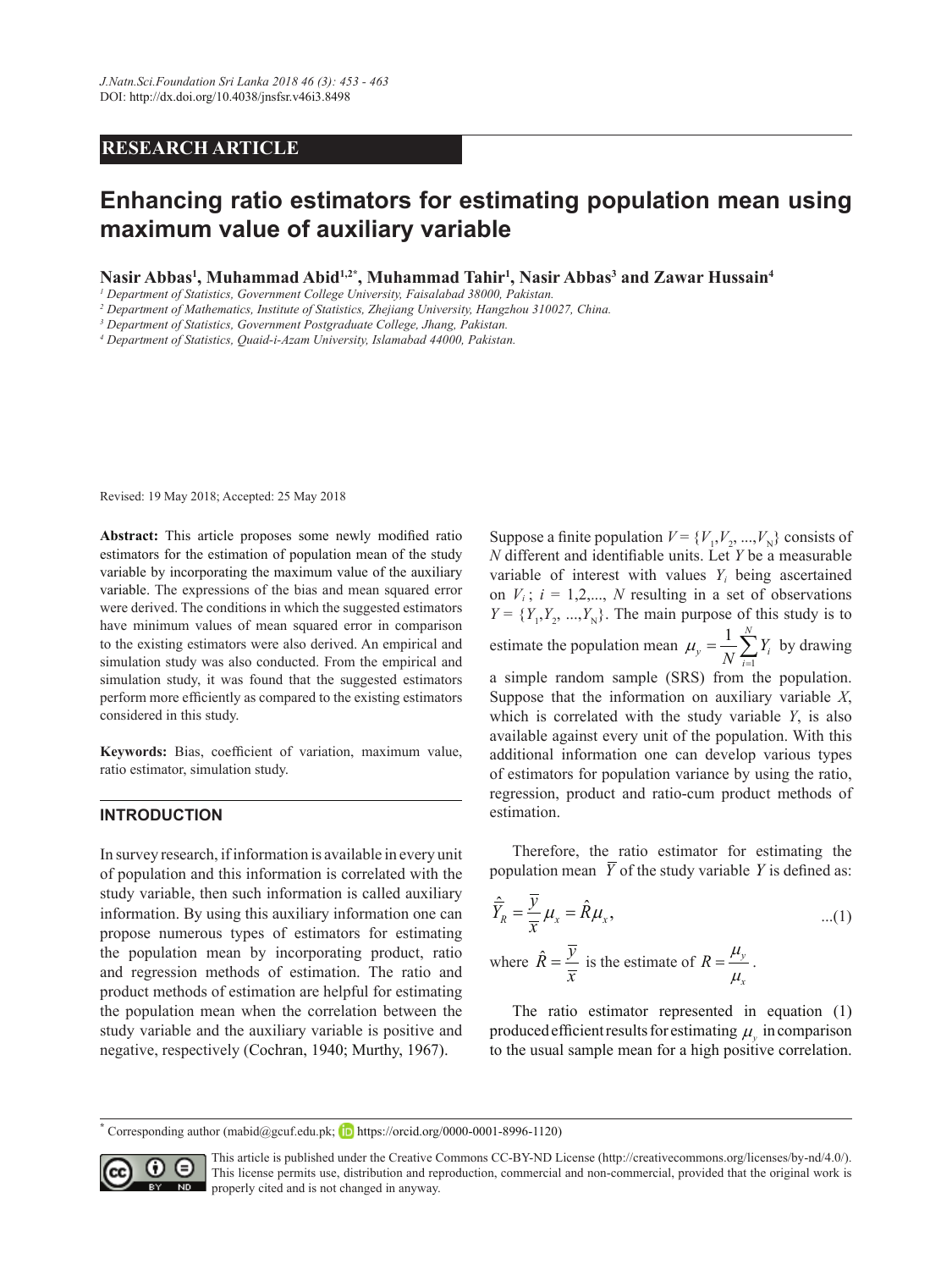Generally, estimation of  $\mu$ <sub>y</sub> by using auxiliary information is dealt in the context of augmenting the conventional parameters of an auxiliary variable through ratio or regression methods of estimation to achieve greater efficiency. Mostly, coefficient of skewness, coefficient of kurtosis, coefficient of variation of the auxiliary variable and coefficient of correlation between the study and the auxiliary variable are used in linear combination with some other conventional parameters of the auxiliary variable to estimate the population mean. For instance, refer Sisodia and Dwivedi (1981), Rao (1991), Upadhyaya and Singh (1999), Singh *et al.* (2004), Kadilar and Cingi (2004; 2006), Yan and Tian (2010), Jeelani *et al*. (2013) and the references therein. For the ratio estimator for estimating  $\overline{Y}$  based on the non-conventional measures of location and dispersion, refer the work of Abid *et al*. (2016a; 2016b; 2016c; 2016d). The present study was focused on estimation of the population mean by incorporating information on a maximum value of the auxiliary variable with a linear combination of the coefficient of variation and correlation coefficient under ratio type structure of estimation. The main motivation behind suggesting the proposed estimators was to use additional information contained in the maximum value of the auxiliary to get relatively more precise estimators.

### **METHODOLOGY**

#### **Existing ratio estimators**

Kadilar and Cingi (2004) proposed the ratio estimators based on the  $C_x$  and  $\beta_2$  of an auxiliary variable and showed that their suggested estimators are more efficient in comparison to the usual ratio estimator of population mean. Kadilar and Cingi (2004) estimators are mentioned by:

$$
\hat{\overline{Y}}_1 = \frac{\overline{y} + b(\mu_x - \overline{x})}{\overline{x}} \mu_x
$$
\n
$$
\hat{\overline{Y}}_2 = \frac{\overline{y} + b(\mu_x - \overline{x})}{(\overline{x} + C_x)} (\mu_x + C_x)
$$
\n
$$
\hat{\overline{Y}}_3 = \frac{\overline{y} + b(\mu_x - \overline{x})}{(\overline{x} + \beta_2)} (\mu_x + \beta_2)
$$
\n
$$
\hat{\overline{Y}}_4 = \frac{\overline{y} + b(\mu_x - \overline{x})}{(\overline{x}\beta_2 + C_x)} (\mu_x \beta_2 + C_x)
$$
\n
$$
\hat{\overline{Y}}_5 = \frac{\overline{y} + b(\mu_x - \overline{x})}{(\overline{x}C_x + \beta_2)} (\mu_x C_x + \beta_2)
$$

The values of biases, constants and mean squared errors (MSEs) of the above-given estimators are:

$$
B(\bar{Y}_1) = \frac{(1-f)}{n} \frac{S_x^2}{\mu_y} R_1^2
$$
  
\n
$$
MSE(\bar{Y}_1) = \frac{(1-f)}{n} \left( R_1^2 S_x^2 + S_y^2 (1-\rho^2) \right)
$$
  
\n
$$
B(\bar{Y}_2) = \frac{(1-f)}{n} \frac{S_x^2}{\mu_y} R_2^2
$$
  
\n
$$
R_2 = \frac{\mu_y}{(\mu_x + C_x)}
$$
  
\n
$$
MSE(\bar{Y}_2) = \frac{(1-f)}{n} \left( R_2^2 S_x^2 + S_y^2 (1-\rho^2) \right)
$$
  
\n
$$
B(\bar{Y}_3) = \frac{(1-f)}{n} \frac{S_x^2}{\mu_y} R_3^2
$$
  
\n
$$
R_3 = \frac{\mu_y}{(\mu_x + \beta_2)}
$$
  
\n
$$
MSE(\bar{Y}_3) = \frac{(1-f)}{n} \left( R_3^2 S_x^2 + S_y^2 (1-\rho^2) \right)
$$
  
\n
$$
B(\bar{Y}_4) = \frac{(1-f)}{n} \frac{S_x^2}{\mu_y} R_4^2
$$
  
\n
$$
R_4 = \frac{\mu_y \beta_2}{(\mu_x \beta_2 + C_x)}
$$
  
\n
$$
MSE(\bar{Y}_4) = \frac{(1-f)}{n} \left( R_4^2 S_x^2 + S_y^2 (1-\rho^2) \right)
$$
  
\n
$$
B(\bar{Y}_5) = \frac{(1-f)}{n} \frac{S_x^2}{\mu_y} R_5^2
$$
  
\n
$$
R_5 = \frac{\mu_y C_x}{\mu_x C_x + \beta_2}
$$
  
\n
$$
MSE(\bar{Y}_5) = \frac{(1-f)}{n} \left( R_5^2 S_x^2 + S_y^2 (1-\rho^2) \right)
$$

where *N* is the population size, *n* is the sample size,  $f = n/N$ represent the sampling fraction,  $\mu_x$  is the population mean of an auxiliary variable *X*,  $\mu$ <sub>*y*</sub> is the population mean of study variable  $Y$ ,  $S_x$  is the population standard deviation of *X*,  $S_v$  is the population standard deviation of *Y*,  $C_x$  is the coefficients of variation of  $X$ ,  $C<sub>v</sub>$  is the coefficients of variation of *Y* and  $\rho$  is the coefficient of correlation between *X* and *Y.*

Kadilar and Cingi (2006) suggested some ratio estimators by using the correlation coefficient of the auxiliary variable. It was proved that the suggested estimators are smaller values of MSEs compared to the other existing estimators (Cadilar & Cingi, 2006). The estimators are represented below: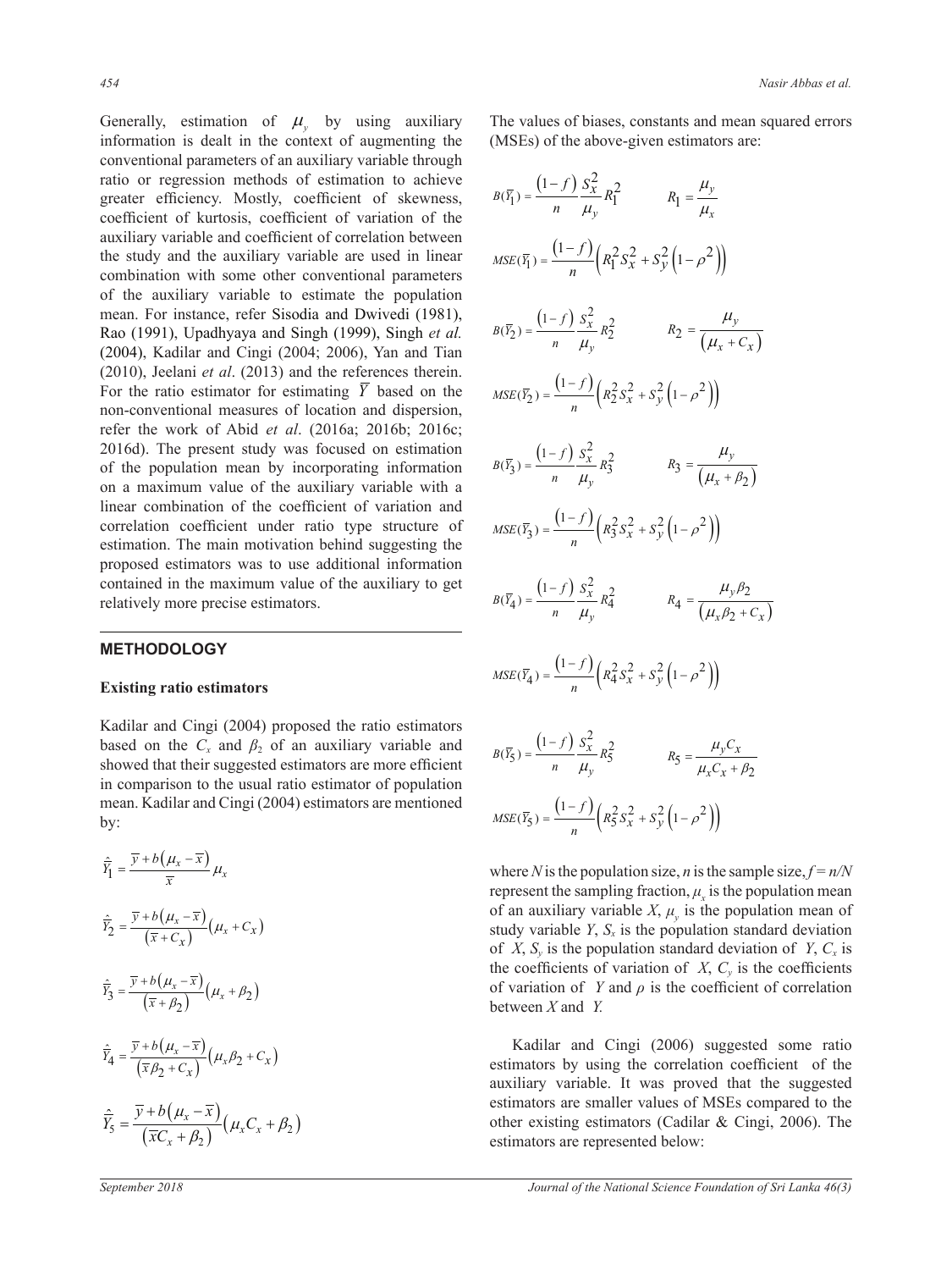$$
\hat{\bar{Y}}_6 = \frac{\bar{y} + b(\mu_x - \bar{x})}{\bar{x}} (\mu_x + \rho)
$$
\n
$$
\hat{\bar{Y}}_7 = \frac{\bar{y} + b(\mu_x - \bar{x})}{(\bar{x}C_x + \rho)} (\mu_x C_x + \rho)
$$
\n
$$
\hat{\bar{Y}}_8 = \frac{\bar{y} + b(\mu_x - \bar{x})}{(\bar{x}\rho + C_x)} (\mu_x \rho + C_x)
$$
\n
$$
\hat{\bar{Y}}_9 = \frac{\bar{y} + b(\mu_x - \bar{x})}{(\bar{x}\rho_2 + \rho)} (\mu_x \rho_2 + \rho)
$$
\n
$$
\hat{\bar{Y}}_{10} = \frac{\bar{y} + b(\mu_x - \bar{x})}{(\bar{x}\rho + \rho_2)} (\mu_x \rho + \rho_2)
$$

The values of biases, constants and MSEs for Kadilar and Cingi (2006) are represented as:

$$
B(\bar{Y}_6) = \frac{(1-f)}{n} \frac{S_x^2}{\mu_y} R_6^2
$$
  
\n
$$
MSE(\bar{Y}_6) = \frac{(1-f)}{n} \left( R_6^2 S_x^2 + S_y^2 (1 - \rho^2) \right)
$$
  
\n
$$
B(\bar{Y}_7) = \frac{(1-f)}{n} \frac{S_x^2}{\mu_y} R_7^2
$$
  
\n
$$
R_7 = \frac{\mu_y C_x}{\mu_x C_x + \rho}
$$
  
\n
$$
MSE(\bar{Y}_7) = \frac{(1-f)}{n} \left( R_7^2 S_x^2 + S_y^2 (1 - \rho^2) \right)
$$
  
\n
$$
B(\bar{Y}_8) = \frac{(1-f)}{n} \frac{S_x^2}{\mu_y} R_8^2
$$
  
\n
$$
R_8 = \frac{\mu_y \rho}{\mu_x \rho + C_x}
$$
  
\n
$$
MSE(\bar{Y}_8) = \frac{(1-f)}{n} \left( R_8^2 S_x^2 + S_y^2 (1 - \rho^2) \right)
$$
  
\n
$$
B(\bar{Y}_9) = \frac{(1-f)}{n} \frac{S_x^2}{\mu_y} R_9^2
$$
  
\n
$$
R_9 = \frac{\mu_y \rho_2}{\mu_x \rho_2 + \rho}
$$
  
\n
$$
MSE(\bar{Y}_9) = \frac{(1-f)}{n} \left( R_9^2 S_x^2 + S_y^2 (1 - \rho^2) \right)
$$
  
\n
$$
B(\bar{Y}_10) = \frac{(1-f)}{n} \frac{S_x^2}{\mu_y} R_9^2
$$
  
\n
$$
R_10 = \frac{\mu_y \rho_2}{\mu_x \rho + \rho_2}
$$
  
\n
$$
MSE(\bar{Y}_{10}) = \frac{(1-f)}{n} \left( R_{10}^2 S_x^2 + S_y^2 (1 - \rho^2) \right)
$$

Yan and Tian (2010) proposed the estimators based on the values of  $\beta_1$  and  $\beta_2$  of an auxiliary variable and these estimators are given as:

$$
\hat{\overline{Y}}_1 = \frac{\overline{y} + b(\mu_x - \overline{x})}{(\overline{x} + \beta_1)} (\mu_x + \beta_1)
$$

$$
\hat{\overline{Y}}_1 = \frac{\overline{y} + b(\mu_x - \overline{x})}{(\overline{x}\beta_1 + \beta_2)} (\mu_x \beta_1 + \beta_2)
$$

where  $\beta_1$  and  $\beta_2$  are the coefficient of skewness and coefficient of kurtosis of *X*, respectively.

The values of biases, constants and MSEs for Yan and Tian (2010) are as follows:

$$
B(\overline{Y}_{11}) = \frac{(1-f)}{n} \frac{S_x^2}{\mu_y} R_{11}^2 \qquad R_{11} = \frac{\mu_y}{(\mu_x + \beta_1)}
$$
  
\n
$$
MSE(\overline{Y}_{11}) = \frac{(1-f)}{n} \left( R_{11}^2 S_x^2 + S_y^2 \left( 1 - \rho^2 \right) \right)
$$
  
\n
$$
B(\overline{Y}_{12}) = \frac{(1-f)}{n} \frac{S_x^2}{\mu_y} R_{12}^2 \qquad R_{12} = \frac{\mu_y \beta_1}{(\mu_x \beta_1 + \beta_2)}
$$
  
\n
$$
MSE(\overline{Y}_{12}) = \frac{(1-f)}{n} \left( R_{12}^2 S_x^2 + S_y^2 \left( 1 - \rho^2 \right) \right)
$$

Subramani and Kumarapandiyan (2012a; 2012b; 2012c; 2012d) introduced some new estimators using the linear combination of  $M_d$ ,  $C_x$ ,  $\beta_1$ ,  $\beta_2$  and deciles of an auxiliary variable for estimating the population mean. Subramani and Kumarapandiyan (2012a; 2012b; 2012c; 2012d) estimators are given as:

$$
\hat{\overline{Y}}_1 = \frac{\overline{y} + b(\mu_x - \overline{x})}{(\overline{x} + M_d)} (\mu_x + M_d)
$$
\n
$$
\hat{\overline{Y}}_1 = \frac{\overline{y} + b(\overline{X} - \overline{x})}{(\overline{C_x x} + M_d)} (C_x \mu_x + M_d)
$$
\n
$$
\hat{\overline{Y}}_1 = \frac{\overline{y} + b(\mu_x - \overline{x})}{(\overline{B_1 x} + M_d)} (B_1 \mu_x + M_d)
$$
\n
$$
\hat{\overline{Y}}_1 = \frac{\overline{y} + b(\mu_x - \overline{x})}{(\overline{B_2 x} + M_d)} (B_2 \mu_x + M_d)
$$
\n
$$
\hat{\overline{Y}}_1 = \frac{\overline{y} + b(\mu_x - \overline{x})}{(\overline{x} + D_1)} (\mu_x + D_1)
$$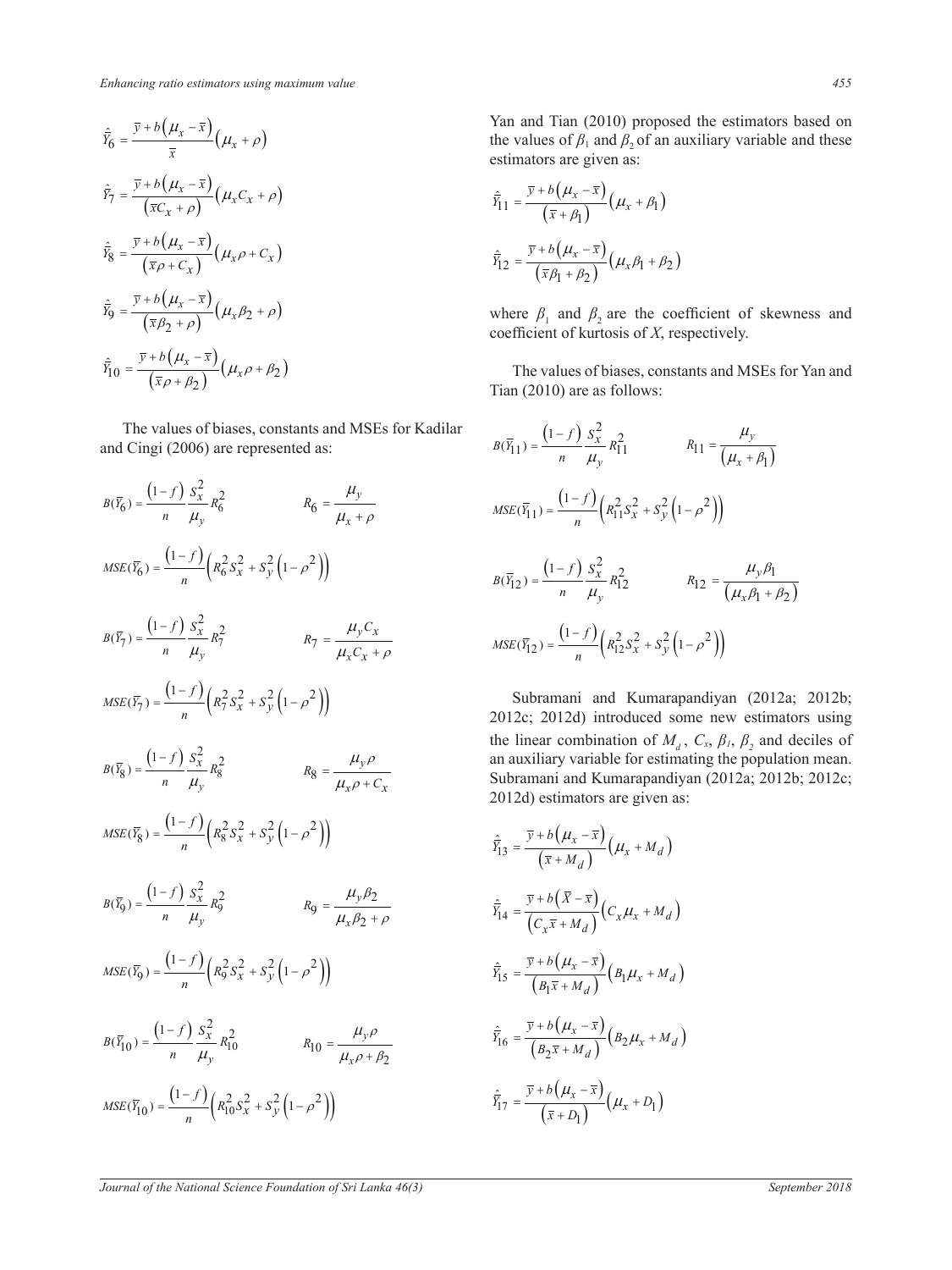$$
\hat{\overline{Y}}_18 = \frac{\overline{y} + b(\mu_x - \overline{x})}{(\overline{x} + D_2)} (\mu_x + D_2)
$$
\n
$$
\hat{\overline{Y}}_19 = \frac{\overline{y} + b(\mu_x - \overline{x})}{(\overline{x} + D_3)} (\mu_x + D_3)
$$
\n
$$
\hat{\overline{Y}}_20 = \frac{\overline{y} + b(\mu_x - \overline{x})}{(\overline{x} + D_4)} (\mu_x + D_4)
$$
\n
$$
\hat{\overline{Y}}_21 = \frac{\overline{y} + b(\mu_x - \overline{x})}{(\overline{x} + D_5)} (\mu_x + D_5)
$$
\n
$$
\hat{\overline{Y}}_22 = \frac{\overline{y} + b(\mu_x - \overline{x})}{(\overline{x} + D_6)} (\mu_x + D_6)
$$
\n
$$
\hat{\overline{Y}}_23 = \frac{\overline{y} + b(\mu_x - \overline{x})}{(\overline{x} + D_7)} (\mu_x + D_7)
$$
\n
$$
\hat{\overline{Y}}_24 = \frac{\overline{y} + b(\mu_x - \overline{x})}{(\overline{x} + D_8)} (\mu_x + D_8)
$$
\n
$$
\hat{\overline{Y}}_25 = \frac{\overline{y} + b(\mu_x - \overline{x})}{(\overline{x} + D_9)} (\mu_x + D_9)
$$
\n
$$
\hat{\overline{Y}}_26 = \frac{\overline{y} + b(\mu_x - \overline{x})}{(\overline{x} + D_{10})} (\mu_x + D_{10})
$$

where  $M_d$  is median of *X* and  $D_i$ ,  $i=1,2,...,10$  are the deciles of *X.*

The values of biases, constants and MSEs of Subramani and Kumarapandiyan (2012a; 2012b; 2012c; 2012d) estimators are shown below:

$$
B(\hat{\bar{Y}}_1S) = \frac{(1-f)}{n} \frac{S_x^2}{\mu y} R_{13}^2, \qquad R_{13} = \frac{\mu_y}{(\mu_x + M_d)}
$$
  
\n
$$
MSE(\hat{\bar{Y}}_1S) = \frac{(1-f)}{n} \left( R_{13}^2 S_x^2 + S_y^2 (1-\rho^2) \right)
$$
  
\n
$$
B(\hat{\bar{Y}}_1A) = \frac{(1-f)}{n} \frac{S_x^2}{\mu y} R_{14}^2, \qquad R_{14} = \frac{C_x \mu_y}{(C_x \mu_x + M_d)}
$$
  
\n
$$
MSE(\hat{\bar{Y}}_1A) = \frac{(1-f)}{n} \left( R_{14}^2 S_x^2 + S_y^2 (1-\rho^2) \right)
$$
  
\n
$$
B(\hat{\bar{Y}}_1S) = \frac{(1-f)}{n} \frac{S_x^2}{\mu y} R_{15}^2, \qquad R_{15} = \frac{B_1 \mu_y}{(B_1 \mu_x + M_d)}
$$
  
\n
$$
MSE(\hat{\bar{Y}}_1S) = \frac{(1-f)}{n} \left( R_{15}^2 S_x^2 + S_y^2 (1-\rho^2) \right)
$$

$$
B(\hat{Y}_16) = \frac{(1-f)}{n} \frac{S_x^2}{\mu y} R_1^2, \qquad R_16 = \frac{B_2\mu_y}{(B_2\mu_x + M_d)}
$$
  
\n
$$
MSE(\hat{Y}_16) = \frac{(1-f)}{n} \left( R_1^2 S_x^2 + S_y^2 (1-\rho^2) \right)
$$
  
\n
$$
B(\hat{Y}_17) = \frac{(1-f)}{n} \frac{S_x^2}{\mu y} R_1^2, \qquad R_{17} = \frac{\mu_y}{(\mu_x + D_1)}
$$
  
\n
$$
MSE(\hat{Y}_17) = \frac{(1-f)}{n} \left( R_1^2 S_x^2 + S_y^2 (1-\rho^2) \right)
$$
  
\n
$$
B(\hat{Y}_18) = \frac{(1-f)}{n} \frac{S_x^2}{\mu y} R_1^2, \qquad R_18 = \frac{\mu_y}{(\mu_x + D_2)}
$$
  
\n
$$
MSE(\hat{Y}_18) = \frac{(1-f)}{n} \left( R_1^2 S_x^2 + S_y^2 (1-\rho^2) \right)
$$
  
\n
$$
B(\hat{Y}_19) = \frac{(1-f)}{n} \frac{S_x^2}{\mu y} R_1^2, \qquad R_19 = \frac{\mu_y}{(\mu_x + D_3)}
$$
  
\n
$$
MSE(\hat{Y}_19) = \frac{(1-f)}{n} \left( R_1^2 S_x^2 + S_y^2 (1-\rho^2) \right)
$$
  
\n
$$
B(\hat{Y}_20) = \frac{(1-f)}{n} \left( R_1^2 S_x^2 + S_y^2 (1-\rho^2) \right)
$$
  
\n
$$
B(\hat{Y}_20) = \frac{(1-f)}{n} \left( R_2^2 S_x^2 + S_y^2 (1-\rho^2) \right)
$$
  
\n
$$
B(\hat{Y}_21) = \frac{(1-f)}{n} \left( R_2^2 S_x^2 + S_y^2 (1-\rho^2) \right)
$$
  
\n
$$
B(\hat{Y}_21) = \frac{(1-f)}{n} \left( R_2^2 S_x^2 + S_y^2 (1-\rho^2) \right)
$$
  
\n
$$
B(\hat{Y}_22) = \
$$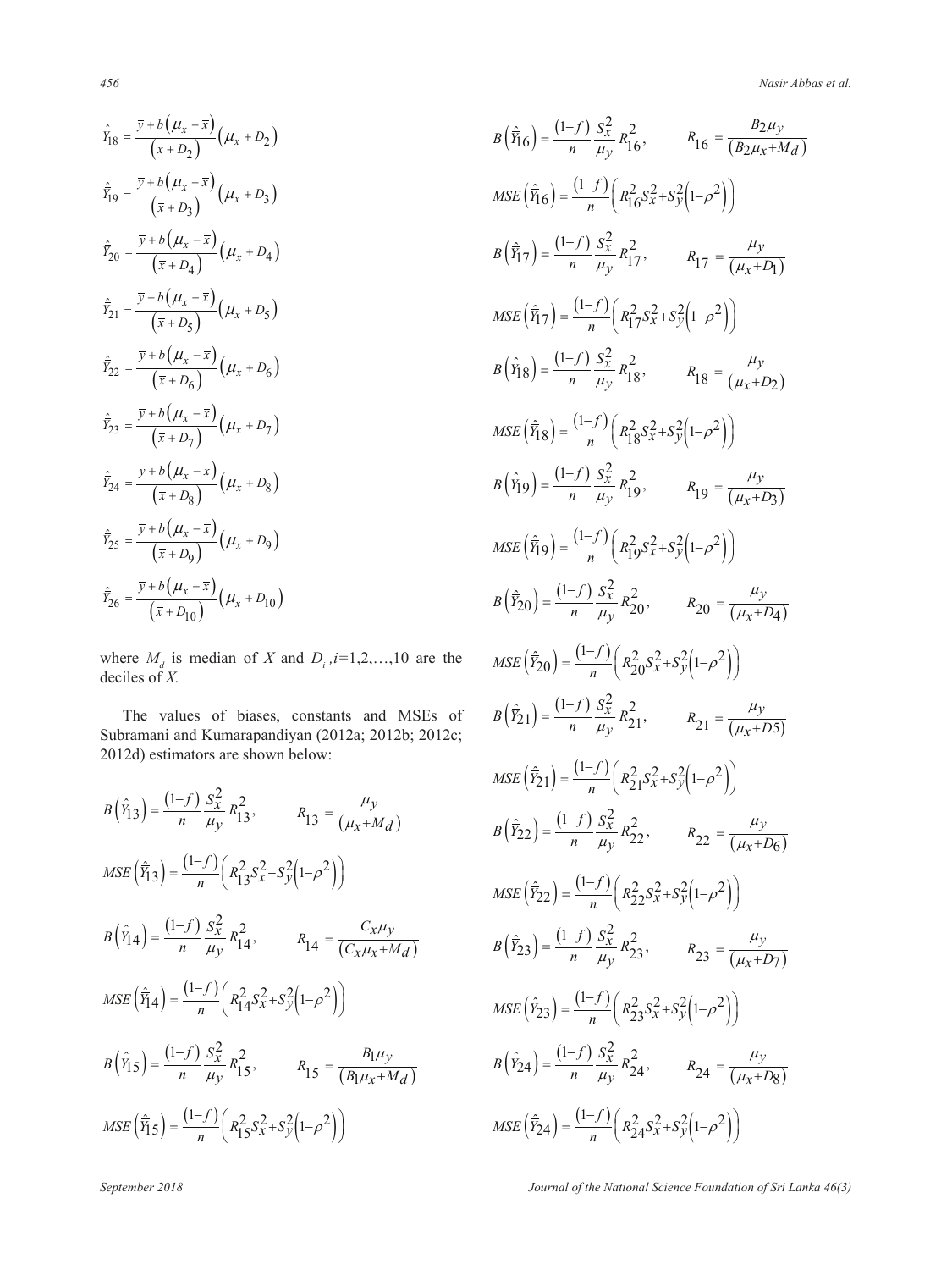$$
B(\hat{Y}_25) = \frac{(1-f)}{n} \frac{S_x^2}{\mu_y} R_{25}^2, \qquad R_{25} = \frac{\mu_y}{(\mu_x + D_9)}
$$
  
\n
$$
MSE(\hat{Y}_25) = \frac{(1-f)}{n} \left( R_{25}^2 S_x^2 + S_y^2 (1-\rho^2) \right)
$$
  
\n
$$
B(\hat{Y}_26) = \frac{(1-f)}{n} \frac{S_x^2}{\mu_y} R_{26}^2, \qquad R_{26} = \frac{\mu_y}{(\mu_x + D_{10})}
$$
  
\n
$$
MSE(\hat{Y}_26) = \frac{(1-f)}{n} \left( R_{26}^2 S_x^2 + S_y^2 (1-\rho^2) \right)
$$

Jeelani *et al*. (2013) developed the ratio estimator based on the value of quartile deviation and  $\beta_1$  of the auxiliary variable for estimating the population mean and it is given as:

$$
\hat{\bar{Y}}_{27} = \frac{\bar{y} + b(\mu_x - \bar{x})}{(\bar{x}\beta_1 + QD)} (\mu_x \beta_1 + QD)
$$

where *QD* is the quartile deviation of *X*.

The value of bias, constant and the MSE are specified as:

$$
B(\bar{Y}_{27}) = \frac{(1-f)}{n} \frac{S_x^2}{\mu_y} R_{27}^2
$$
  

$$
R_{27} = \frac{\mu_y \beta_1}{(\mu_x \beta_1 + QD)}
$$
  

$$
MSE(\bar{Y}_{27}) = \frac{(1-f)}{n} \left( R_{27}^2 S_x^2 + S_y^2 (1 - \rho^2) \right)
$$

All the above estimators utilise auxiliary information in one way or the other. Good auxiliary variables are those which are similar to the study variable and can be taken as good proxies of the study variable. In addition, if correlation between the study and auxiliary variable is high (positive or negative), then based on the auxiliary information the characteristics of the study variable (such as mean, variance, coefficient of variation, maximum, minimum) can be precisely predicted. If the auxiliary variable is available in advance, in the past experience or in the pilot study, its extreme values (minimum and maximum) are easily available. When correlation between the study variable and the auxiliary variable is positive, then selecting the larger (smaller) value of the auxiliary variable will more likely result in the larger (smaller) value of study variable in the sample.

Therefore, in many populations there exist some large or small values, and to estimate the population parameters without considering this information is sensitive. As is evident, in case of presence of an extremely high (low) outlier in the distribution of auxiliary variable, its mean is larger (smaller). In either case the result will be overestimation or underestimation of the mean. In the next section, we intend to propose estimators of mean by giving the same increment (the maximum of auxiliary variable) to population and sample means of auxiliary variable.

### **Proposed ratio estimators**

Generally when the correlation between the study variable and the auxiliary variable is positive, the selection of the maximum value of the auxiliary variable is highly associated with the selection of the maximum value of the study variable. In this section, ratio estimators are proposed for the estimation of finite population mean using information of the maximum value of the auxiliary variable with the linear combination of the coefficient of variation and coefficient of correlation of an auxiliary variable. The proposed estimators are given by:

$$
\hat{\overline{Y}}_{p1} = \frac{\overline{y} + b(\mu_x - \overline{x})}{(\overline{x} + M_{(x)})} (\mu_x + M_{(x)})
$$
\n
$$
\hat{\overline{Y}}_{p2} = \frac{\overline{y} + b(\mu_x - \overline{x})}{(\overline{x}C_x + M_{(x)})} (\mu_x C_x + M_{(x)})
$$
\n
$$
\hat{\overline{Y}}_{p3} = \frac{\overline{y} + b(\mu_x - \overline{x})}{(\overline{x}\rho + M_{(x)})} (\mu_x \rho + M_{(x)})
$$

where  $M_{(x)}$  is the maximum value of an auxiliary variable.

It is to be noted that in all the proposed estimators the ration part is augmented by using the population maximum of the auxiliary variable. It is anticipated that using the maximum of auxiliary variable will result in improved estimation of mean.

The values of biases, constants and MSEs of the proposed estimators are specified below:

$$
B(\hat{Y}_{p1}) = \frac{(1-f)}{n} \frac{S_x^2}{\mu_y} R_{p1}^2
$$
  

$$
MSE(\hat{Y}_{p1}) = \frac{(1-f)}{n} \left( R_{p1}^2 S_x^2 + S_y^2 \left( 1 - \rho^2 \right) \right)
$$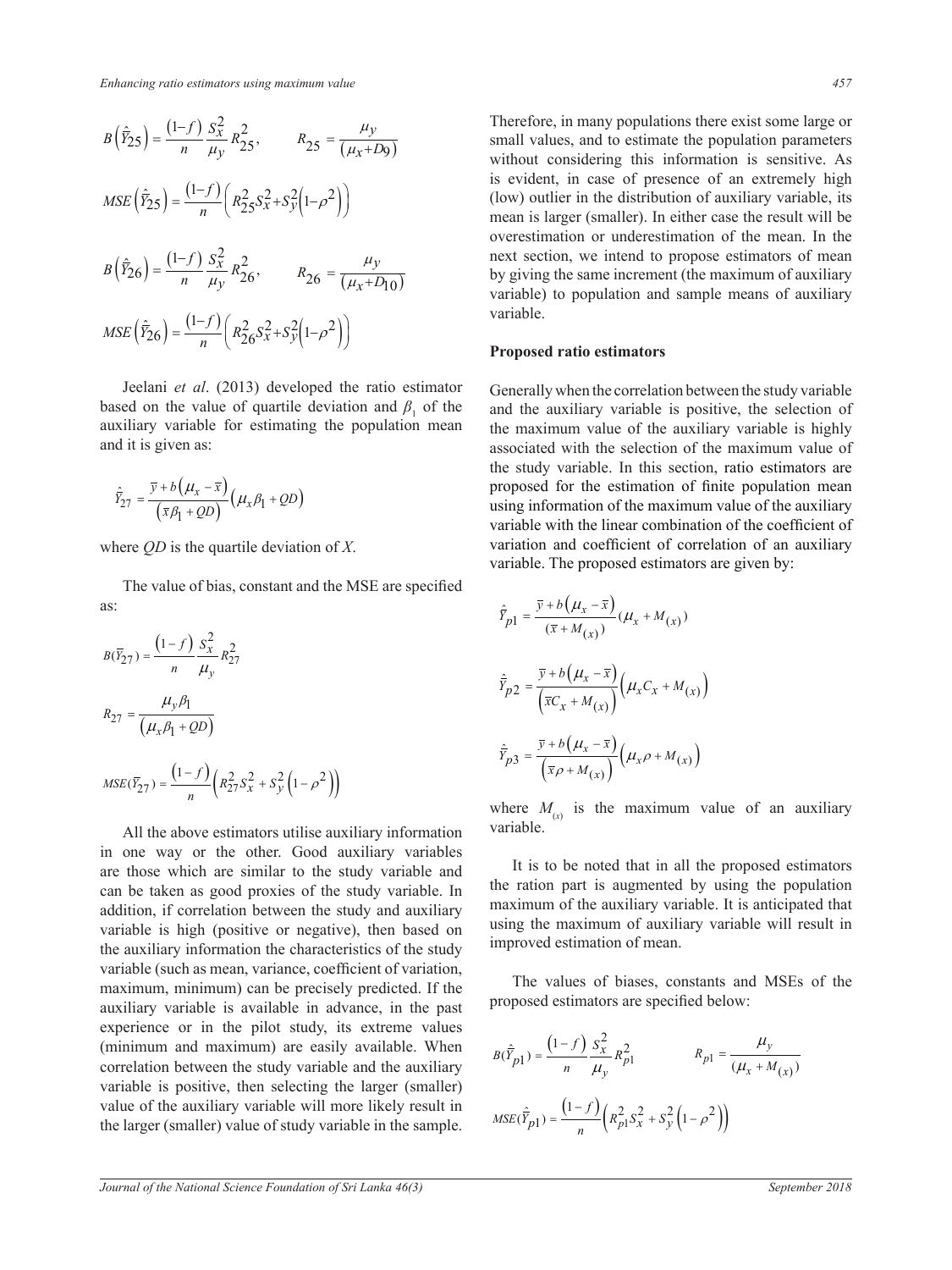$$
B(\hat{Y}_{p2}) = \frac{(1-f)}{n} \frac{S_x^2}{\mu_y} R_{p2}^2
$$
  
\n
$$
MSE(\hat{Y}_{p2}) = \frac{(1-f)}{n} \left( R_{p2}^2 S_x^2 + S_y^2 \left( 1 - \rho^2 \right) \right)
$$
  
\n
$$
B(\hat{Y}_{p3}) = \frac{(1-f)}{n} \frac{S_x^2}{\mu_y} R_{p3}^2
$$
  
\n
$$
R_{p3} = \frac{\mu_y}{\left( \mu_x \rho + M_{(x)} \right)}
$$
  
\n
$$
MSE(\hat{Y}_{p3}) = \frac{(1-f)}{n} \left( R_{p3}^2 S_x^2 + S_y^2 \left( 1 - \rho^2 \right) \right)
$$

# **Efficiency comparisons**

In this section, we derive the conditions in which the suggested estimators perform more efficiently in comparison to the existing estimators. The proposed estimator performs more efficiently if and only if;

$$
MSE\left(\hat{\overline{Y}}_{pk}\right) < MSE\left(\hat{\overline{Y}}_{l}\right),
$$
\n
$$
\frac{1-f}{n}\left(R_{pk}^{2}S_{x}^{2} + S_{y}^{2}\left(1-\rho^{2}\right)\right) < \frac{1-f}{n}\left(R_{l}^{2}S_{x}^{2} + S_{y}^{2}\left(1-\rho^{2}\right)\right)
$$
\n
$$
R_{pk}^{2}S_{x}^{2} < R_{l}^{2}S_{x}^{2}
$$

**Table 1:** Values of population characteristics

*458 Nasir Abbas et al.*

$$
R_{pk} < R_l \tag{2}
$$

where  $k = 1,2,3$  for the proposed estimators and  $l =$ 1,2,...,27 for the existing estimators.

# **RESULTS AND DISCUSSION**

#### **Practical study**

To evaluate the performance of the proposed estimators against their competing estimators which are given in the Methodology, five natural populations have been selected. Populations I and II were obtained from Singh and Chaudhary (1986), population III was taken from Cochran (1940) and populations IV and V were obtained from Murthy (1967). The characteristics of the populations considered in this study are presented in Table 1. The values of biases and constants are given in Tables 2 and 3 for existing and proposed estimators, respectively. The MSE values are represented in Tables 4 and 5 for the existing and proposed estimators, respectively.

It was revealed that the values of constants of the proposed estimators, i.e., *Rpk* are smaller as compared to the values of the constants of the existing estimators i.e., *Rl* which satisfied equation (2) (Table 2 *vs* Table 3).

| Parameter          | Population I | Population II | Population III | Population IV | Population V |
|--------------------|--------------|---------------|----------------|---------------|--------------|
| $\boldsymbol{N}$   | 34           | 34            | 49             | 80            | 80           |
| n                  | 20           | 20            | 20             | 20            | 20           |
| $\mu_{y}$          | 856.411      | 856.411       | 127.796        | 5182.637      | 5182.637     |
| $\mu_{\rm x}$      | 208.883      | 199.441       | 103.143        | 285.125       | 1126.463     |
| $\rho$             | 0.449        | 0.445         | 0.98174        | 0.915         | 0.941        |
| $S_{y}$            | 733.141      | 733.141       | 123.121        | 1835.659      | 1835.659     |
| $C_{y}$            | 0.857        | 0.856         | 0.963          | 0.354         | 0.354        |
| $\boldsymbol{S}_x$ | 150.506      | 150.215       | 104.405        | 279.429       | 845.610      |
| $C_{x}$            | 0.721        | 0.753         | 1.012          | 0.948         | 0.751        |
| $\beta_{2}$        | 0.098        | 1.045         | 5.141          | 1.301         | $-0.063$     |
| $\beta_{\rm l}$    | 0.978        | 1.182         | 2.255          | 0.698         | 1.050        |
| $M_d$              | 150          | 142.500       | 64             | 148           | 757.500      |
| QD                 | 80.25        | 89.375        | 38.50          | 179.375       | 588.125      |
| $M_{(x)}$          | 564          | 634           | 507            | 1095          | 3485         |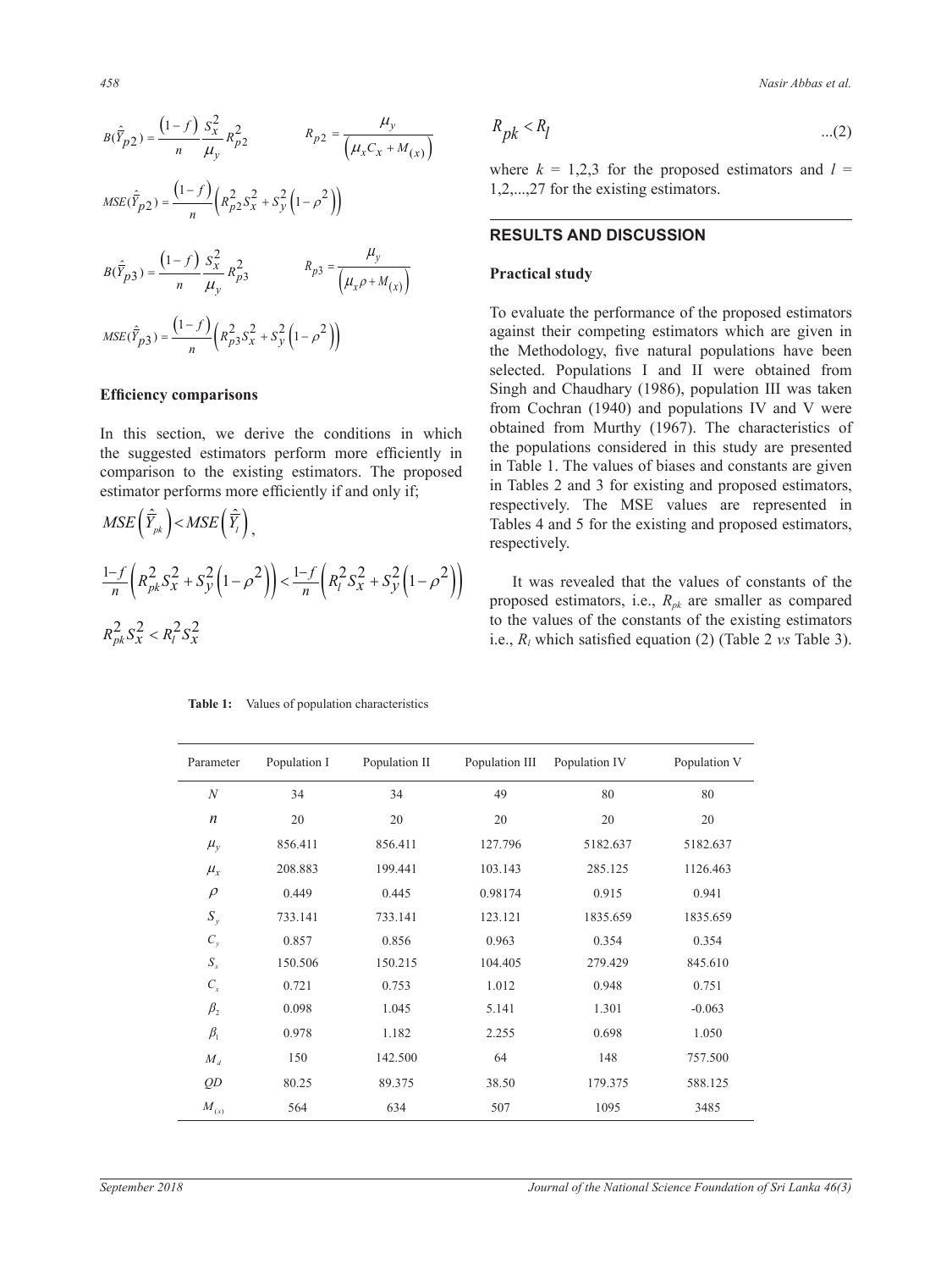From Tables 2 and 3, it was noted that the suggested of correlation coefficient and the max estimators have minimum values of biases compared to auxiliary variable, i.e.,  $\hat{Y}_{p3}$ , have the the existing estimators. As expected, MSE values of all value as compar-<br>the proposed estimators were smaller in comparison to the the proposed estimators were smaller in comparison to the existing estimators for all the populations considered in  $\frac{1.65}{1.81800}$ this study, which revealed the supremacy of the proposed and study, when revealed the supplematy of the proposed estimators (Table 4 *vs* Table 5). It was also observed that the suggested estimators based on the linear combination The proposed estimators were sinalier in comparison to the  $\hat{Y}_k$ <br>existing estimators for all the nopulations considered in

2 and 3, it was noted that the suggested of correlation coefficient and the maximum value of auxiliary variable, i.e.,  $\bar{Y}_{p3}$ , have the minimum MSE value as compared to the other proposed estimators, i.e.,  $\vec{Y}_{p1}$  and  $\vec{Y}_{p2}$  (Table 5). Hence, we can say that the existing equations considered in his study which revealed the supremacy of the proposed suggested estimators perform more efficiently compared to the existing estimators based on the five real datasets considered in this study.

**Table 2:** The values of constants and biases for existing estimators  $\epsilon$ s for existing estimators  $\text{Table 3:}$  The values of constants and biases for evisting estimators estimate the value of equipment and only to find MSE of material  $h$  able 2. The values of constants and biases for evisting estimators and the proposed estimators and the existing estimators and the existing estimators and the existing equal to the existing equal to the existing equal estimate the value of exhibition and only to ensuring equilibrium

|                                                                                                                                                                                                                                                              |                 |                 | Constant        |                  |                 |                 |                 | <b>Bias</b>     |                  |                 |
|--------------------------------------------------------------------------------------------------------------------------------------------------------------------------------------------------------------------------------------------------------------|-----------------|-----------------|-----------------|------------------|-----------------|-----------------|-----------------|-----------------|------------------|-----------------|
| Estimator                                                                                                                                                                                                                                                    | Population<br>I | Population<br>П | Population<br>Ш | Population<br>IV | Population<br>V | Population<br>I | Population<br>П | Population<br>Ш | Population<br>IV | Population<br>V |
| $\hat{\overline{Y_1}}$                                                                                                                                                                                                                                       | 4.100           | 4.294           | 1.239           | 18.177           | 4.601           | 9.154           | 10.002          | 3.875           | 174.83           | 109.52          |
|                                                                                                                                                                                                                                                              | 4.086           | 4.278           | 1.227           | 18.116           | 4.598           | 9.091           | 9.927           | 3.800           | 173.67           | 109.37          |
| $\begin{aligned}\label{eq:Riccati} \hat{\overline{Y}}_2 \;\; \hat{\overline{Y}}_3 \;\; \hat{\overline{Y}}_4 \;\; \hat{\overline{Y}}_5 \;\; \hat{\overline{Y}}_6 \;\; \hat{\overline{Y}}_7 \;\; \hat{\overline{Y}}_8 \;\; \hat{\overline{Y}}_9 \end{aligned}$ | 4.098           | 4.272           | 1.180           | 18.132           | 4.601           | 9.145           | 9.898           | 3.516           | 173.98           | 109.53          |
|                                                                                                                                                                                                                                                              | 3.960           | 4.279           | 1.237           | 18.090           | 4.650           | 8.539           | 9.930           | 3.860           | 173.18           | 111.86          |
|                                                                                                                                                                                                                                                              | 4.097           | 4.264           | 1.181           | 18.130           | 4.601           | 9.142           | 9.865           | 3.520           | 173.93           | 109.53          |
|                                                                                                                                                                                                                                                              | 4.091           | 4.285           | 1.227           | 18.119           | 4.597           | 9.115           | 9.957           | 3.802           | 173.71           | 109.34          |
|                                                                                                                                                                                                                                                              | 4.088           | 4.281           | 1.228           | 18.115           | 4.596           | 9.099           | 9.943           | 3.803           | 173.65           | 109.27          |
|                                                                                                                                                                                                                                                              | 4.069           | 4.258           | 1.227           | 18.111           | 4.598           | 9.015           | 9.834           | 3.799           | 173.57           | 109.36          |
|                                                                                                                                                                                                                                                              | 4.012           | 4.285           | 1.237           | 18.094           | 4.662           | 8.763           | 9.960           | 3.861           | 173.23           | 112.46          |
| $\sum_{10}$                                                                                                                                                                                                                                                  | 4.096           | 4.244           | 1.179           | 18.128           | 4.601           | 9.135           | 9.771           | 3.509           | 173.90           | 109.53          |
| $\hat{\overline{Y}}_{\!\!\!11}$                                                                                                                                                                                                                              | 4.081           | 4.269           | 1.213           | 18.094           | 4.597           | 9.069           | 9.885           | 3.711           | 173.24           | 109.31          |
| $\hat{\overline{Y}}_{12}$                                                                                                                                                                                                                                    | 4.098           | 4.275           | 1.212           | 18.143           | 4.601           | 9.145           | 9.914           | 3.709           | 174.17           | 109.53          |
| $\frac{\hat{}}{Y_{13}}$                                                                                                                                                                                                                                      | 2.3863          | 2.5046          | 0.765           | 11.966           | 2.751           | 3.101           | 3.403           | 1.476           | 75.76            | 39.15           |
| $\frac{\hat{}}{Y_{14}}$                                                                                                                                                                                                                                      | 2.053           | 2.204           | 0.768           | 11.747           | 2.427           | 2.296           | 2.634           | 1.489           | 73.02            | 30.47           |
| $\hat{\overline{Y}}_{15}$                                                                                                                                                                                                                                    | 2.364           | 2.676           | 0.971           | 12.991           | 2.804           | 3.043           | 3.886           | 2.383           | 89.31            | 40.69           |
| $\hat{\overline{Y}}_{16}$                                                                                                                                                                                                                                    | 0.489           | 2.550           | 1.105           | 10.422           | $-0.478$        | 0.130           | 3.526           | 3.085           | 57.48            | 1.186           |
| $\hat{\overline{Y}}_{17}$                                                                                                                                                                                                                                    | 3.068           | 3.293           | 0.926           | 14.823           | 3.464           | 5.124           | 5.883           | 2.1664          | 116.275          | 62.082          |
| $\hat{\overline{Y}}_{\!\!\!18}$                                                                                                                                                                                                                              | 2.998           | 3.032           | 0.893           | 14.288           | 3.266           | 4.893           | 4.987           | 2.0118          | 108.028          | 55.188          |
| $\hat{\overline{Y}}_{19}$                                                                                                                                                                                                                                    | 2.701           | 2.834           | 0.860           | 13.605           | 3.007           | 3.9725          | 4.358           | 1.8682          | 97.952           | 46.786          |
| $\hat{\overline{Y}}_{20}$                                                                                                                                                                                                                                    | 2.532           | 2.757           | 0.828           | 12.686           | 2.874           | 3.4902          | 4.122           | 1.7305          | 85.163           | 42.737          |
| $\hat{\overline{Y}}_{21}$                                                                                                                                                                                                                                    | 2.386           | 2.505           | 0.765           | 11.966           | 2.751           | 3.1010          | 3.402           | 1.4756          | 75.764           | 39.154          |
| $\hat{\overline{Y}}_{22}$                                                                                                                                                                                                                                    | 1.964           | 2.091           | 0.715           | 10.613           | 2.622           | 2.1003          | 2.370           | 1.2903          | 59.604           | 35.567          |
| $\hat{\overline{Y}}_{23}$                                                                                                                                                                                                                                    | 1.865           | 1.846           | 0.650           | 8.047            | 1.985           | 1.8934          | 1.8484          | 1.0650          | 34.268           | 20.385          |
| $\hat{\overline{Y}}_{24}$                                                                                                                                                                                                                                    | 1.573           | 1.700           | 0.533           | 6.588            | 1.765           | 1.3472          | 1.5673          | 0.7160          | 22.964           | 16.117          |
| $\hat{\overline{Y}}_{25}$                                                                                                                                                                                                                                    | 1.328           | 1.496           | 0.366           | 5.211            | 1.429           | 0.9601          | 1.2133          | 0.3389          | 14.367           | 10.567          |
| $\hat{\overline{Y}}_{26}$                                                                                                                                                                                                                                    | 1.108           | 1.028           | 0.209           | 3.755            | 1.124           | 0.6686          | 0.5727          | 0.1107          | 7.462            | 6.535           |
| $\hat{\overline{Y}}_{27}$                                                                                                                                                                                                                                    | 2.9438          | 3.1138          | 1.063           | 12.251           | 3.073           | 4.719           | 5.260           | 2.852           | 79.42            | 48.85           |
|                                                                                                                                                                                                                                                              |                 |                 |                 |                  |                 |                 |                 |                 |                  |                 |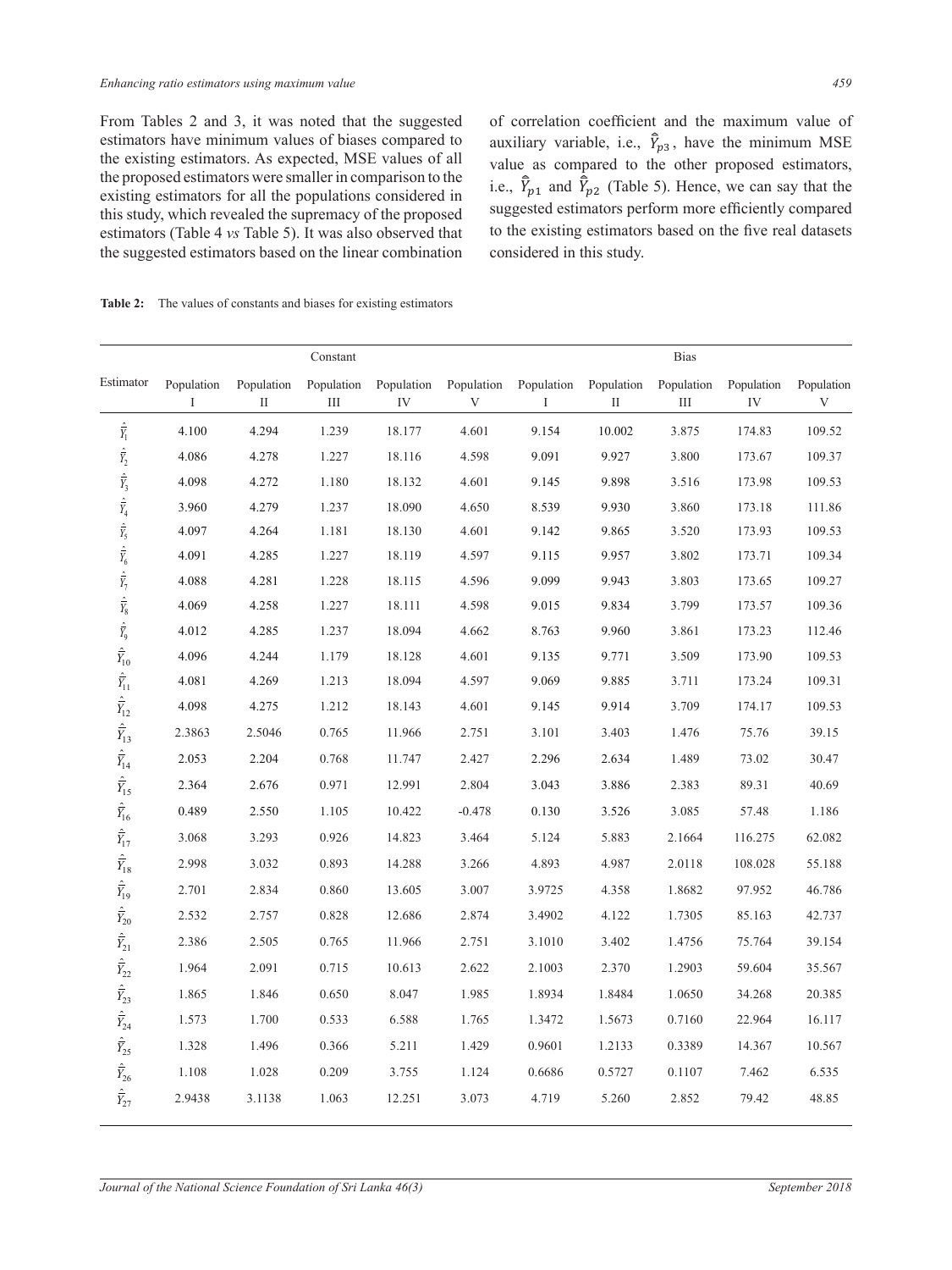|  | <b>Table 3:</b> The values of constants and biases for proposed estimators |  |  |
|--|----------------------------------------------------------------------------|--|--|
|--|----------------------------------------------------------------------------|--|--|

|                           |       |       | Constant                              |       |       |       |              | <b>Bias</b>                                                 |                  |                 |
|---------------------------|-------|-------|---------------------------------------|-------|-------|-------|--------------|-------------------------------------------------------------|------------------|-----------------|
| Estimator                 |       | Н     | Population Population Population<br>Ш | IV    | V     |       | $\mathbf{H}$ | Population Population Population Population Population<br>Ш | Population<br>IV | Population<br>V |
| $\hat{\overline{Y}}_{p1}$ | 1.108 | 1.028 | 0.209                                 | 3.755 | 1.124 | 0.669 | 0.573        | 0.111                                                       | 7.462            | 6.535           |
| $\hat{\bar{Y}}_{p2}$      | 0.864 | 0.822 | 0.212                                 | 3.600 | 0.898 | 0.406 | 0.367        | 0.113                                                       | 6.858            | 4.176           |
| $\frac{\hat{r}}{Y_{p3}}$  | 0.585 | 0.528 | 0.206                                 | 3.497 | 1.073 | 0.186 | 0.151        | 0.107                                                       | 6.473            | 5.960           |

**Table 4:** MSE values of the existing estimators for all selected populations

| Estimator                                                                                                                                                                                                                                                                                                                                                                                                                                                                                                                                                                                                 | Population I | Population II | <b>MSE</b><br>Population III | Population IV | Population V |
|-----------------------------------------------------------------------------------------------------------------------------------------------------------------------------------------------------------------------------------------------------------------------------------------------------------------------------------------------------------------------------------------------------------------------------------------------------------------------------------------------------------------------------------------------------------------------------------------------------------|--------------|---------------|------------------------------|---------------|--------------|
| $\frac{\widehat{\cdot}}{\widehat{Y_1}}$                                                                                                                                                                                                                                                                                                                                                                                                                                                                                                                                                                   | 16673.45     | 17437.65      | 511.42                       | 926660.70     | 581994.20    |
|                                                                                                                                                                                                                                                                                                                                                                                                                                                                                                                                                                                                           | 16619.64     | 17373.31      | 501.84                       | 920662.50     | 581238.50    |
| $\begin{aligned} \frac{\widehat{\overline{Y}}_2}{\widehat{Y}_3} \\ \frac{\widehat{\overline{Y}}_3}{\widehat{Y}_4} \\ \frac{\widehat{\overline{Y}}_5}{\widehat{Y}_6} \end{aligned}$                                                                                                                                                                                                                                                                                                                                                                                                                        | 16666.14     | 17348.62      | 465.51                       | 922242.50     | 582058.10    |
|                                                                                                                                                                                                                                                                                                                                                                                                                                                                                                                                                                                                           | 16146.61     | 17376.04      | 509.53                       | 918082.10     | 594119.80    |
|                                                                                                                                                                                                                                                                                                                                                                                                                                                                                                                                                                                                           | 16663.31     | 17319.75      | 466.02                       | 922003.40     | 582079.30    |
|                                                                                                                                                                                                                                                                                                                                                                                                                                                                                                                                                                                                           | 16639.85     | 17399.52      | 502.12                       | 920873.20     | 581046.80    |
|                                                                                                                                                                                                                                                                                                                                                                                                                                                                                                                                                                                                           | 16626.87     | 17387.08      | 502.23                       | 920560.30     | 580732.70    |
| $\begin{aligned} \hat{\overline{Y}}_7 \\ \hat{\overline{Y}}_8 \\ \hat{\overline{Y}}_9 \\ \hat{\overline{Y}}_{10} \\ \hat{\overline{Y}}_{11} \end{aligned}$                                                                                                                                                                                                                                                                                                                                                                                                                                                | 16554.4      | 17294.19      | 501.66                       | 920108.20     | 581191.40    |
|                                                                                                                                                                                                                                                                                                                                                                                                                                                                                                                                                                                                           | 16338.65     | 17401.14      | 509.59                       | 918382.80     | 597260.90    |
|                                                                                                                                                                                                                                                                                                                                                                                                                                                                                                                                                                                                           | 16657.19     | 17239.66      | 464.72                       | 921833.60     | 582062.10    |
|                                                                                                                                                                                                                                                                                                                                                                                                                                                                                                                                                                                                           | 16600.54     | 17336.98      | 490.45                       | 918450.90     | 580937.60    |
| $\hat{\overline{Y}}_{12}$                                                                                                                                                                                                                                                                                                                                                                                                                                                                                                                                                                                 | 16665.98     | 17362.26      | 490.23                       | 923260.70     | 582055.10    |
|                                                                                                                                                                                                                                                                                                                                                                                                                                                                                                                                                                                                           | 11489.70     | 11785.70      | 204.80                       | 413230.80     | 217319.80    |
| $\frac{\hat{\overline{Y}}_{13}}{\hat{\overline{Y}}_{14}}$                                                                                                                                                                                                                                                                                                                                                                                                                                                                                                                                                 | 10800.4      | 11127.47      | 206.55                       | 399044.90     | 172323.80    |
| $\frac{\hat{r}}{Y_{15}}$                                                                                                                                                                                                                                                                                                                                                                                                                                                                                                                                                                                  | 11440.8      | 12199.76      | 320.78                       | 483450.4      | 225319.5     |
|                                                                                                                                                                                                                                                                                                                                                                                                                                                                                                                                                                                                           | 8945.9       | 11892.07      | 410.50                       | 318486.7      | 20545.47     |
|                                                                                                                                                                                                                                                                                                                                                                                                                                                                                                                                                                                                           | 13222.5      | 13910.4       | 293.1                        | 623182.3      | 336145.8     |
|                                                                                                                                                                                                                                                                                                                                                                                                                                                                                                                                                                                                           | 13025.0      | 13142.8       | 273.3                        | 580441.2      | 300416.7     |
|                                                                                                                                                                                                                                                                                                                                                                                                                                                                                                                                                                                                           | 12236.1      | 12604.0       | 255.0                        | 528220.0      | 256874.4     |
|                                                                                                                                                                                                                                                                                                                                                                                                                                                                                                                                                                                                           | 11823.0      | 12402.5       | 237.4                        | 461943.7      | 235888.6     |
|                                                                                                                                                                                                                                                                                                                                                                                                                                                                                                                                                                                                           | 11489.7      | 11785.7       | 204.8                        | 413230.8      | 217319.8     |
|                                                                                                                                                                                                                                                                                                                                                                                                                                                                                                                                                                                                           | 10632.6      | 10902.1       | 181.1                        | 329476.5      | 198733.1     |
|                                                                                                                                                                                                                                                                                                                                                                                                                                                                                                                                                                                                           | 10455.5      | 10454.6       | 152.3                        | 198169.8      | 120048.6     |
| $\begin{array}{ccc}\n\hat{\overline{Y}}_1 & \hat{\overline{Y}}_1 \rightarrow & \hat{\overline{Y}}_1 \rightarrow & \hat{\overline{Y}}_2 \rightarrow & \hat{\overline{Y}}_2 \rightarrow & \hat{\overline{Y}}_2 \rightarrow & \hat{\overline{Y}}_2 \rightarrow & \hat{\overline{Y}}_2 \rightarrow & \hat{\overline{Y}}_2 \rightarrow & \hat{\overline{Y}}_2 \rightarrow & \hat{\overline{Y}}_2 \rightarrow & \hat{\overline{Y}}_2 \rightarrow & \hat{\overline{Y}}_2 \rightarrow & \hat{\overline{Y}}_2 \rightarrow & \hat{\overline{Y}}_2 \rightarrow & \hat{\overline{Y}}_2 \rightarrow & \hat{\overline{$ | 9987.7       | 10213.8       | 107.7                        | 139586.0      | 97924.6      |
|                                                                                                                                                                                                                                                                                                                                                                                                                                                                                                                                                                                                           | 9656.2       | 9910.7        | 59.5                         | 95032.7       | 69163.6      |
|                                                                                                                                                                                                                                                                                                                                                                                                                                                                                                                                                                                                           | 9406.6       | 9362.1        | 30.4                         | 59245.5       | 48266.6      |
|                                                                                                                                                                                                                                                                                                                                                                                                                                                                                                                                                                                                           | 12875.4      | 13376.0       | 380.8                        | 432164.6      | 267595.2     |

*September 2018 Journal of the National Science Foundation of Sri Lanka 46(3)*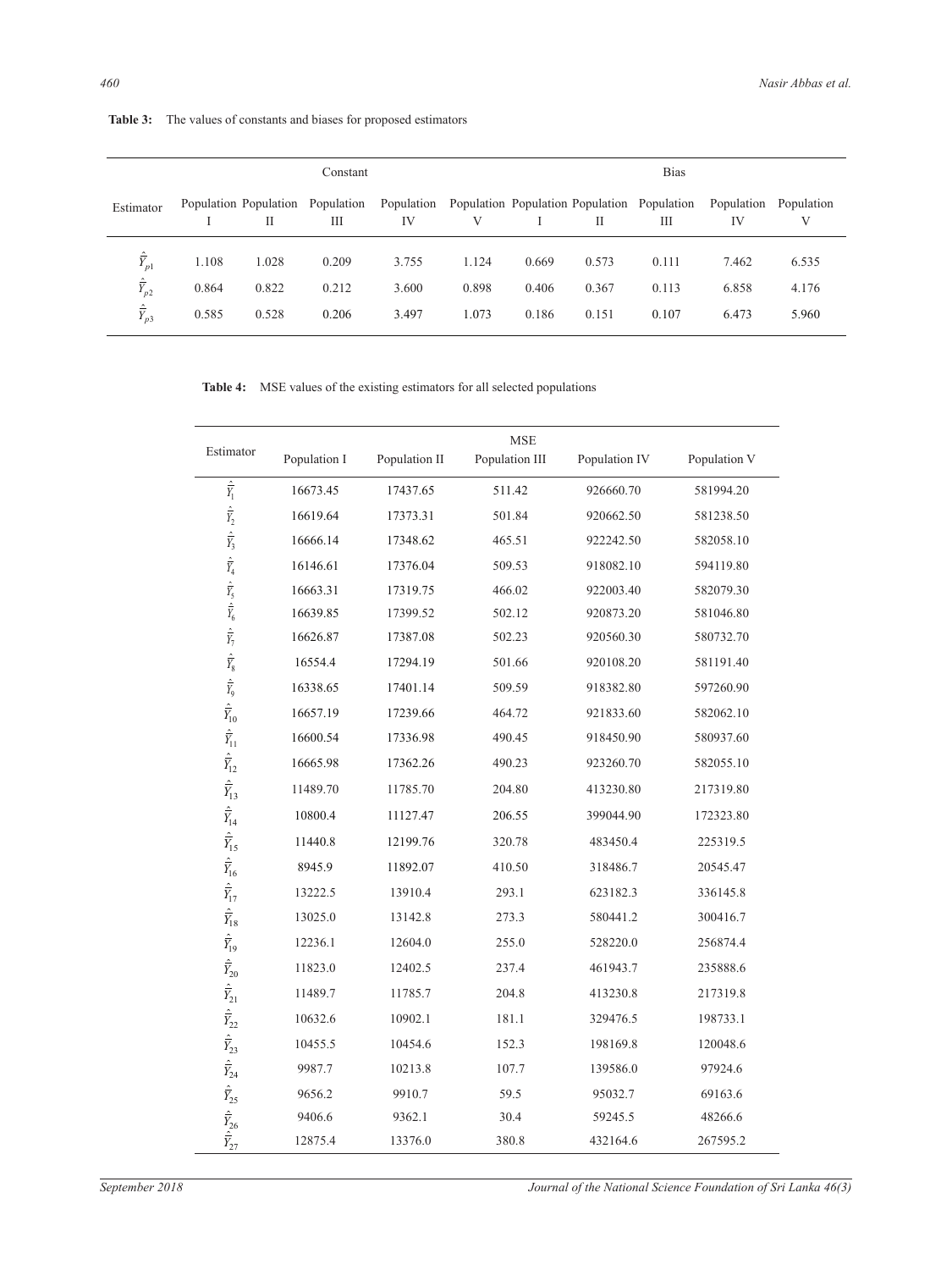|  | <b>Table 5:</b> MSE values of the suggested estimators for all selected populations |  |  |
|--|-------------------------------------------------------------------------------------|--|--|
|--|-------------------------------------------------------------------------------------|--|--|

|                                   | Estimator |              |               | <b>MSE</b>     |               |              |
|-----------------------------------|-----------|--------------|---------------|----------------|---------------|--------------|
|                                   |           | Population I | Population II | Population III | Population IV | Population V |
| $\frac{\hat{\cdot}}{\hat{\cdot}}$ | $I_{p1}$  | 9406.6       | 9362.1        | 30.4           | 59245.5       | 48266.6      |
| $\frac{\hat{\tau}}{V}$            | $Y_{p2}$  | 9181.8       | 9185.9        | 30.7           | 56114.7       | 36039.3      |
| $\frac{\hat{\cdot}}{\hat{\cdot}}$ | $I_{p3}$  | 8993.4       | 9000.9        | 30.0           | 54117.3       | 45286.9      |

Table 6: Relative efficiency of suggested estimators with respect to existing *Y* 11489.7 11785.7 204.8 413230.8 217319.8  $\overline{a}$ Table 6: Relative efficiency of suggested estimators with respect to existing Table 6: Relative efficiency of suggested estimators with respect to existing<br>  $\frac{d}{dt}$ using the expression given below:  $\frac{1}{2}$  $\mathbb{R}^n$ using the expression given below: Table 6: Relative efficiency of suggested estimators with respect to existing estimators and  $\epsilon$ Table 0. Kelative efficiency of suggests The comparison between the existing and proposed estimators are done on the basis of relative efficiency (RE). The RE of suggested estimators with respect to existing estimators are found by Table 6: Relative efficiency of suggested estimators with respect to existing estimators Table 6: Relative efficiency of suggested estimators with respect to existing estimators Table 6: Relative efficiency of suggested estimators with respect to existing estimators

| Existing                   |                          | Proposed                 |                          | Existing                 |                    | Proposed             |                          |
|----------------------------|--------------------------|--------------------------|--------------------------|--------------------------|--------------------|----------------------|--------------------------|
|                            | $\widehat{\bar{Y}}_{p1}$ | $\widehat{\bar{Y}}_{p2}$ | $\widehat{\bar{Y}}_{p3}$ |                          | $\widehat{Y}_{p1}$ | $\hat{\bar{Y}}_{p2}$ | $\widehat{\bar{Y}}_{p3}$ |
| $\hat{\bar{Y}}_1$          | 0.9709                   | 0.9675                   | 0.9655                   | $\widehat{\bar{Y}}_{15}$ | 0.9881             | 0.9864               | 0.9846                   |
| $\widehat{\bar{Y}}_2$      | 0.9711                   | 0.9677                   | 0.9656                   | $\widehat{\bar{Y}}_{16}$ | 0.9865             | 0.9846               | 0.9828                   |
| $\widehat{\bar{Y}}_3$      | 0.9712                   | 0.9678                   | 0.9657                   | $\widehat{\bar{Y}}_{17}$ | 0.9869             | 0.9851               | 0.9833                   |
| $\widehat{\bar{Y}}_4$      | 0.9715                   | 0.9681                   | 0.9661                   | $\widehat{\bar{Y}}_{18}$ | 0.9801             | 0.9777               | 0.9758                   |
| $\hat{\bar{Y}}_5$          | 0.9680                   | 0.9646                   | 0.9624                   | $\widehat{\bar{Y}}_{19}$ | 0.9824             | 0.9802               | 0.9784                   |
| $\hat{\bar{Y}}_6$          | 0.9710                   | 0.9676                   | 0.9656                   | $\widehat{\bar{Y}}_{20}$ | 0.9842             | 0.9821               | 0.9803                   |
| $\hat{\bar{Y}}_7$          | 0.9679                   | 0.9644                   | 0.9622                   | $\widehat{\bar{Y}}_{21}$ | 0.9849             | 0.9828               | 0.9810                   |
| $\widehat{\bar{Y}}_8$      | 0.9592                   | 0.9555                   | 0.9531                   | $\widehat{\bar{Y}}_{22}$ | 0.9871             | 0.9852               | 0.9835                   |
| $\widehat{\bar{Y}}_9$      | 0.9715                   | 0.9681                   | 0.9660                   | $\widehat{\bar{Y}}_{23}$ | 0.9907             | 0.9891               | 0.9873                   |
| $\widehat{\bar{Y}}_{1\,0}$ | 0.9594                   | 0.9557                   | 0.9533                   | $\widehat{\bar{Y}}_{24}$ | 0.9929             | 0.9913               | 0.9896                   |
| $\widehat{\bar{Y}}_{11}$   | 0.9712                   | 0.9678                   | 0.9657                   | $\widehat{\bar{Y}}_{25}$ | 0.9941             | 0.9927               | 0.9910                   |
| $\widehat{\bar{Y}}_{12}$   | 0.9726                   | 0.9693                   | 0.9672                   | $\hat{\bar{Y}}_{26}$     | 0.9959             | 0.9945               | 0.9928                   |
| $\widehat{\bar{Y}}_{13}$   | 0.9830                   | 0.9809                   | 0.9790                   | $\widehat{\bar{Y}}_{27}$ | 1.0000             | 0.9988               | 0.9971                   |
| $\widehat{\bar{Y}}_{14}$   | 0.9871                   | 0.9852                   | 0.9835                   |                          |                    |                      |                          |

#### Simulation study to the compared to the existing estimators used in this study. of the existing to the existing to the existing to the existing to the existing to the existing to the existing of the existing to the existing to the existing of the existing of the existing of the existing of the existin compared to the existing estimators used in the existing estimators used in the existing estimators used in the existing existing existing to the existing existing existing to the existing existing existing existing existi

We also conducted a simulation study between the  $\quad$ i. Select samples of size *n* proposed estimators and the existing estimators by using of population IV using simple random samples of size  $n - 2$  from the real day proposed estimators and the existing estimators by using of population IV using simple proposed estimators and the existing estimators by using<br>the real dataset of population IV. We used the simulation without replacement.<br>tudy to find the MSE of the existing estimators and it. He the data from complex in (i study to find the MSE of the existing estimators and ii. Use the suggested estimators. The algorithm is designed in  $\hat{Y}_l$ R language. The simulations were conducted according We also conducted a simulation study b , we have in Section 2.2. The algorithm in Section 2.2. The algorithm is designed in  $\mathcal{A}$ We also conducted a simulation study between the i. Select samples of size  $n = 2$  from the real dat  $\frac{1}{2}$  for the  $\frac{1}{2}$  state of the archivecture entity of the basis of the basis of the basis of the color  $\frac{1}{2}$  dataset of population TV. We used the simulation are a million replacement.  $\alpha$  find the MCE of the original estimators and  $\alpha$ . He the data from square in (i) to find the relative extension  $\epsilon$  is a constant to be done of the aristocal domestic means of the basis of mean sound in (i) to find the relative extension of the architecture extending a complete efficiency. are dataset of population Ly. We used the simulation are done in the basis of the basis of the basis of the and the basis of the continuation of the continuation of the continuation of the continuation of the continuation to find the mple of the existing estimators and  $\hat{\vec{r}}$  for the data from samples in (1) to find the values of  $\hat{\vec{r}}$  or values of  $\hat{\vec{r}}$  or values of  $\hat{\vec{r}}$  or values of  $\hat{\vec{r}}$  or values of  $\hat{\vec{r}}$  or val car dataset of population FV. We used the simulation and relative the data from square in (i) to find the relative existing estimators and relative the data from square in (i) to find the relative existing estimators and y to find the MSE of the existing estimators and ii. Use the data from samples in (i) to find the value of  $\hat{v}$  and  $\hat{v}$  and  $\hat{v}$  and  $\hat{v}$  and  $\hat{v}$  and  $\hat{v}$  and  $\hat{v}$  and  $\hat{v}$ to find the MSE of the existing estimators and ii. Use the data from samples in (i) to find the value maximum value of the existing estimators and the Theodical deta from complex in (i) to find the value. The present study proposes in the proposes in the integration.<br>The proposes in the proposes in the integration on the integration of the information of the information on th to find the MSE of the existing estimators and<br>spaceted estimators. The algorithm is designed in  $\vec{\hat{\Sigma}}$ , and  $\vec{\hat{\Sigma}}$ . So we obtain 5000 values of  $\vec{\hat{\Sigma}}$  and  $\vec{\hat{\Sigma}}$ 

ation study to the following steps: compared to the existing estimators used in this study. The existing estimators used in this study.  $\mathcal{A}$  the end, we may conclude that all proposed estimators show efficient performance as  $\mathcal{A}$  as  $\mathcal{A}$  as  $\mathcal{A}$  as  $\mathcal{A}$  as  $\mathcal{A}$  as  $\mathcal{A}$  as  $\mathcal{A}$  as  $\mathcal{A}$  as  $\mathcal{A}$  as  $\mathcal{A}$  as  $\mathcal{A}$  $A^*$  the end, we may conclude that all proposed estimators show efficient performance as  $A = 0.11$  $\epsilon$  and also the results are in this study and also the results are in accordance with the results of  $\epsilon$  $\epsilon$  in the study and also the results are in a study and also the results are in accordance with the results of  $\epsilon$ are performed more capabile based on the values of RE in this study and also the following steps: estimation study more capable based on the following steps:<br>to the following steps: estimators are performed more capable based on the following steps:<br>to the following steps:

11

empirical study, we reveal that the suggested estimators have smaller mean square error values in

maximum value of an auxiliary value of an auxiliary variable. The comparison between proposed estimators and

The present study proposes some new ratio estimators by integrating the information on the

11

11

empirical study, we reveal that the suggested estimators have smaller mean square error values in

existing estimators are done on the basis of mean square error and relative efficiency. From

111 - 112 - 112 - 112 - 112 - 112 - 112 - 112 - 112 - 112 - 112 - 112 - 112 - 112 - 112 - 112 - 112 - 112 - 11<br>111 - 111 - 111 - 111 - 111 - 111 - 111 - 111 - 111 - 111 - 111 - 111 - 111 - 111 - 111 - 111 - 111 - 111 - 11

- i. Select samples of size  $n = 2$  from the real dataset estimators and the existing estimators by using of population IV using simple random sampling without replacement.  $T$  conducted a simulation study between the integration of the proposes of size  $n - 2$  from the ieal datas so conducted a simulation study between the i. Select samples of size  $n = 2$  from the real da so conducted a simulation study between the i. Select samples of size  $n = 2$  from the real datase
- ii. Use the data from samples in (i) to find the value of  $\bar{Y}_l$  and  $\bar{Y}_{pk}$ . So, we obtain 5000 values of include  $\sin(i)$  to find the value of 5000 values of  $\bar{Y}_l$  and  $\bar{Y}_{pk}$ from 5000 samples for  $n = 20$ . inc  $\alpha$  is the data from the value of 000 values of  $\bar{Y}_l$  and  $\bar{Y}_l$ from  $pk$ exted optimators The slocitive is designed in  $\hat{\vec{R}}$  and  $\hat{\vec{R}}$ . So we obtain 5000 values of  $\hat{\vec{R}}$  and  $\hat{\vec{R}}$ Find the molecular study is the studies of the suggested estimators of  $\hat{\vec{v}}$  and  $\hat{\vec{v}}$  and  $\hat{\vec{v}}$  are set of  $\hat{\vec{v}}$  and  $\hat{\vec{v}}$  and  $\hat{\vec{v}}$  are values of  $\hat{\vec{v}}$  and  $\frac{1}{2}$ w mid inc mole of the stating estimators and  $\overrightarrow{n}$ . Oscille data from samples in (1) to find the values of  $\hat{\overline{V}}$  and  $\overrightarrow{a}$ . So we obtain 5000 values of  $\hat{\overline{V}}$  and w line in that the studies is understanding that the suggested estimators  $\hat{\vec{r}}$  and  $\hat{\vec{r}}$  so we obtain 5000 values of  $\hat{\vec{r}}$  and exted estimators. The algorithm is designed in  $\overline{Y}_l$  and  $\overline{Y}_{pk}$ . So, we obtain 5000 values of  $\overline{Y}_l$  and  $\overline{Y}_l$ ggested estimators. The algorithm is designed in  $\overline{Y}_l$  and  $\overline{Y}_{pk}$ . So, we obtain 5000 values of  $\overline{Y}_l$  and existed estimators are designed on the basis of mean square error and relative error  $\hat{v}$  and  $\hat{v}$  and  $\hat{v}$  and  $\hat{v}$  and  $\hat{v}$  and  $\hat{v}$  and  $\hat{v}$  and  $\hat{v}$  and  $\hat{v}$  and  $\hat{v}$  and  $\hat{v}$  and  $\hat{$ external study, we realize that the suggested estimates  $\frac{1}{1}$  and  $\frac{1}{1}$  and  $\frac{1}{1}$  and  $\frac{1}{1}$  and  $\frac{1}{1}$ to find the MSE of the existing estimators and ii. Use the data from samples in (i) to find the value of  $\hat{v}$  and  $\hat{v}$  and  $\hat{v}$ . So we obtain 5000 values of  $\hat{v}$  and  $\hat{v}$ quage. The simulations were conducted according from 5000 samples for  $n = 20$ . exted estimators. The algorithm is designed in  $Y_l$  and  $Y_{pk}$ . So, we obtain 5000 values of  $Y_l$  and  $Y_p$ to find the MSE of the existing estimators and ii. Use the data from samples in (i) to find the value gested estimators. The algorithm is designed in  $Y_l$  and  $Y_{pk}$ . So, we obtain 5000 values of  $Y_l$  and  $e^{i\omega}$  study, we reveal that the suggested estimators have smaller mean square extension  $\omega$  $\epsilon$ empirical studiestical studiestical that that the suggested estimators have smaller means in  $\epsilon$ to find the MSE of the existing estimators and<br>gested estimators. The algorithm is designed in  $\hat{Y}_l$  and  $\hat{Y}_{pk}$ . So, we obtain 5000 values of  $\hat{Y}_l$  and  $\hat{Y}_p$ <br>uage. The simulations were conducted according from  $\epsilon$  are done on the basis of mean square error  $\epsilon$  means so  $\epsilon$  means  $\epsilon$  and  $\epsilon$ existing estimators are done on the basis of  $\sigma$  means some product extension  $\sigma$ quage. The simulations were conducted according from 5000 samples for  $n = 20$ .<br>
Satisfaction Science Foundation of Sri Lanka 46(3)  $T_{\text{max}}$  is present study proposed allowed the integrating the integration on the  $\omega$ .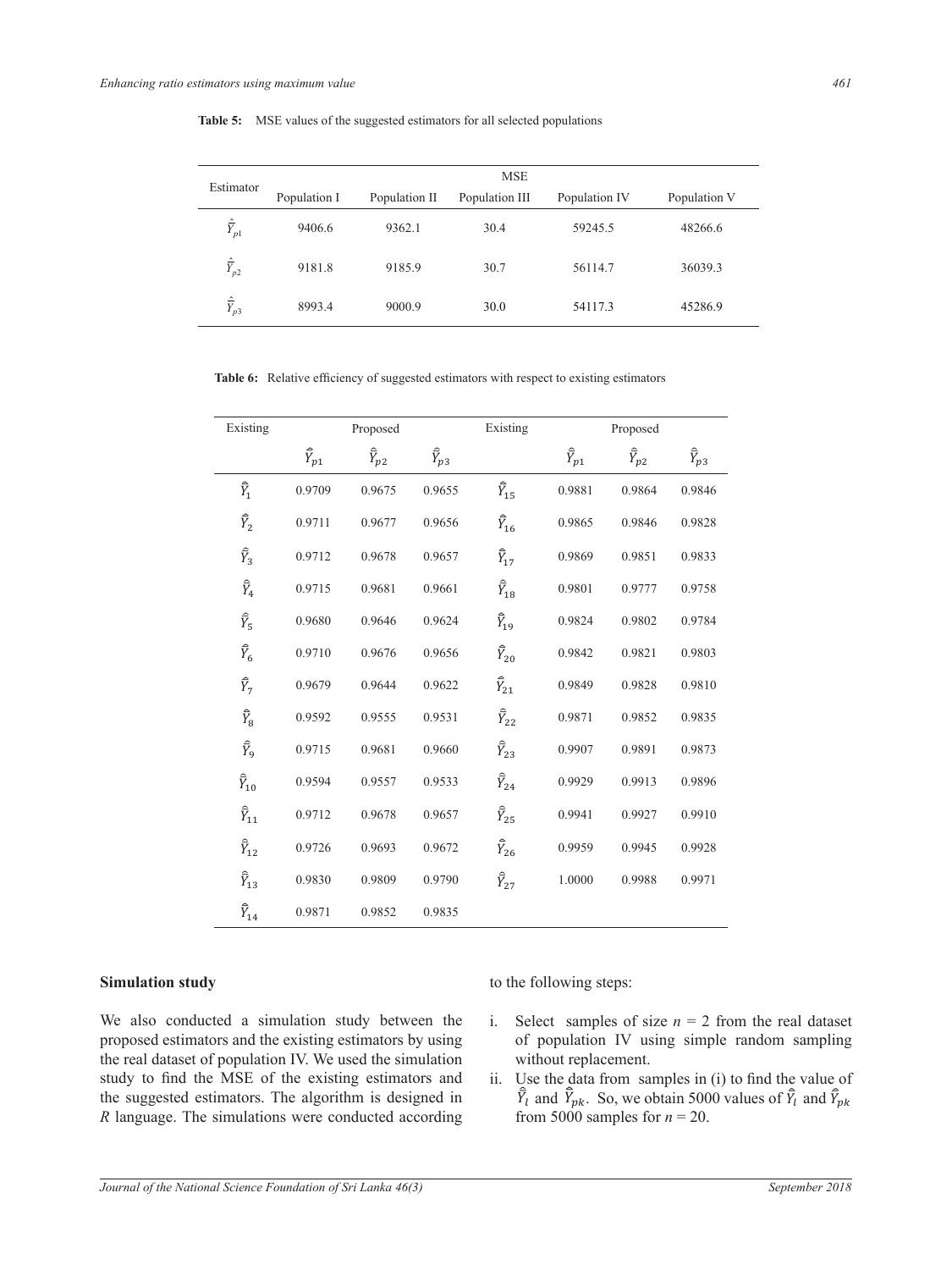iii. For  $n = 20$ , the MSE of  $\bar{Y}_l$  and  $\bar{Y}_{pk}$  are computed by **REFER** the formulas given below: are computed by the formulas given below:

ii. We use the data from 5000 samples in (i) to find the value of

ii. We use the data from 5000 samples in (i) to find the value of

$$
MSE\left(\widehat{Y}_l\right) = E\left(\widehat{Y}_l - \overline{Y}\right)^2 \qquad \qquad \dots (3)
$$

 $\frac{1}{2}$ and

$$
MSE\left(\hat{Y}_{pk}\right) = E(\hat{Y}_{pk} - \bar{Y})^2
$$
\n
$$
MSE\left(\hat{Y}_{pk} - \bar{Y}\right)^2
$$
\n
$$
MSE\left(\hat{Y}_{pk} - \bar{Y}\right)^2
$$
\n
$$
MSE\left(\hat{Y}_{pk} - \bar{Y}\right)^2
$$
\n
$$
MSE\left(\hat{Y}_{pk} - \bar{Y}\right)^2
$$
\n
$$
MSE\left(\hat{Y}_{pk} - \bar{Y}\right)^2
$$
\n
$$
MSE\left(\hat{Y}_{pk} - \bar{Y}\right)^2
$$
\n
$$
MSE\left(\hat{Y}_{pk} - \bar{Y}\right)^2
$$
\n
$$
MSE\left(\hat{Y}_{pk} - \bar{Y}\right)^2
$$
\n
$$
MSE\left(\hat{Y}_{pk} - \bar{Y}\right)^2
$$
\n
$$
MSE\left(\hat{Y}_{pk} - \bar{Y}\right)^2
$$
\n
$$
MSE\left(\hat{Y}_{pk} - \bar{Y}\right)^2
$$
\n
$$
MSE\left(\hat{Y}_{pk} - \bar{Y}\right)^2
$$
\n
$$
MSE\left(\hat{Y}_{pk} - \bar{Y}\right)^2
$$
\n
$$
MSE\left(\hat{Y}_{pk} - \bar{Y}\right)^2
$$
\n
$$
MSE\left(\hat{Y}_{pk} - \bar{Y}\right)^2
$$
\n
$$
MSE\left(\hat{Y}_{pk} - \bar{Y}\right)^2
$$
\n
$$
MSE\left(\hat{Y}_{pk} - \bar{Y}\right)^2
$$
\n
$$
MSE\left(\hat{Y}_{pk} - \bar{Y}\right)^2
$$
\n
$$
MSE\left(\hat{Y}_{pk} - \bar{Y}\right)^2
$$
\n
$$
MSE\left(\hat{Y}_{pk} - \bar{Y}\right)^2
$$
\n
$$
MSE\left(\hat{Y}_{pk} - \bar{Y}\right)^2
$$
\n
$$
MSE\left(\hat{Y}_{pk} - \bar{Y}\right)^2
$$
\n
$$
MSE\left(\hat{Y}_{pk} - \bar{Y}\right)^2
$$
\n
$$
MSE\left(\hat{Y}_{pk} - \bar{Y}\right)^2
$$
\n<math display="block</math>

*Chiang Mai Journal of Science*<br>
where  $\overline{Y}$  is the population mean of the study variable. Abid M., Abbas N., Sherwani R = (

estimators were done on the basis of relative efficiency<br>( $\overline{P}$ F). The  $\overline{P}$  F of the suggested estimators with respect to ESUITRALIS WERE ON THE BUSIS OF THE UPPER THE CONTROL OF THE CONTROL OF THE CONTROL OF THE CONTROL OF THE CONTROL OF THE CONTROL OF THE CONTROL OF THE CONTROL OF THE CONTROL OF THE CONTROL OF THE CONTROL OF THE CONTROL OF Table 1963 and the summer of such a suggested estimators with respect to the suggested estimators based on decile The comparison between the existing and proposed non-conventional measures of continuous continuous control of  $\mathbb{R}^n$  $(K<sub>E</sub>)$ . The KE of existing estimate existing estimators were found by using the expression  $\frac{\text{Abld M}}{\text{Some improved modified ratio estimators based on decile}}$ given below:

mean of an auxiliary variable. *Paksian Journal of Statistics*  
\n
$$
RE(\hat{Y}_{pk}, \hat{Y}_l) = \frac{MSE(\hat{Y}_{pk})}{MSE(\hat{Y}_l)},
$$
\nwhere  $l = 1, 2, 3, ..., 27$  and  
\n $k = 1, 2, 3, ..., 27$  and  
\n $Q_{\text{peration}} = 1, 2, 3, ..., 27$  and  
\n $Q_{\text{peration}} = 1, 2, 3, ..., 27$  and  
\n $Q_{\text{peration}} = 1, 2, 3, ..., 27$  and  
\n $Q_{\text{peration}} = 1, 2, 3, ..., 27$  and  
\n $Q_{\text{peration}} = 1, 2, 3, ..., 27$  and  
\n $Q_{\text{peration}} = 1, 2, 3, ..., 27$  and  
\n $Q_{\text{peration}} = 1, 2, 3, ..., 27$  and  
\n $Q_{\text{peration}} = 1, 2, 3, ..., 27$  and  
\n $Q_{\text{peration}} = 1, 2, 3, ..., 27$  and  
\n $Q_{\text{peration}} = 1, 2, 3, ..., 27$  and  
\n $Q_{\text{peration}} = 1, 2, 3, ..., 27$  and  
\n $Q_{\text{peration}} = 1, 2, 3, ..., 27$  and  
\n $Q_{\text{peration}} = 1, 2, 3, ..., 27$  and  
\n $Q_{\text{peration}} = 1, 2, 3, ..., 27$  and  
\n $Q_{\text{peration}} = 1, 2, 3, ..., 27$  and  
\n $Q_{\text{peration}} = 1, 2, 3, ..., 27$  and  
\n $Q_{\text{peration}} = 1, 2, 3, ..., 27$  and  
\n $Q_{\text{peration}} = 1, 2, 3, ..., 27$  and  
\n $Q_{\text{peration}} = 1, 2, 3, ..., 27$  and  
\n $Q_{\text{peration}} = 1, 2, 3, ..., 27$  and  
\n $Q_{\text$ 

The values of RE are reported in Table The values of KE are reported in Table 6. From<br>Table 6, it can be concluded that all the suggested Monographic Fraction of the concluded that an the suggested  $Nopparametric$  estimators perform better based on the values of RE in  $New York$  USA estimators perform better based on the values of  $KE$  in<br>comparison to the existing estimators considered in this  $J_{\text{eelan}}$ being standards considered in and Jeelan study and also these results are in accordance with the es results of the practical study.  $\alpha$  6.  $\mu$  can be concluded that all the 0.9592 0.9592 0.9531 0.9531 0.9531 0.9531 0.9531 0.9531 0.9531 0.9531 0.9531 0.9531 0.9531 0.9531 0.9531 0.953<br>2005 0.9531 0.9531 0.9531 0.9531 0.9531 0.9531 0.9531 0.9531 0.9531 0.9531 0.9531 0.9531 0.9531 0.9531 0.9531 The values of RE are reported in Table 6. From The values of RE are reported in Table 6. From  $\frac{\text{medians.} \text{ Industrial Quality Co}}{\text{Hettmansperger}}$  T.P. & McKee 0.981 0.977 0.978 Table 6, it can be concluded that all the suggested

0.9594 0.9557 0.9533

#### NCLUSION **DELLET DE LA SERVICION CONCLUSION**  $0.959601$ 0.9680 0.9680 0.9680 0.9680 0.9680 0.9680 0.9680 0.9680 0.9680 0.9680 0.9680 0.968  $\overline{a}$

 $\overline{a}$ 

The present study proposes some new ratio estimators Kadila<br>
In integrating the information on the maximum value of by integrating the information on the maximum value of  $\mathbb{R}^2$ estimators and existing estimators are done on the basis  $103 - 109$ . estimators and existing estimators are done on the values of mean square error and relative efficiency. From the Murthy M.N. (1967). Sampling The original of mean square error and relative efficiency. From the Murthy M.N. of mean square error and relative efficiency. From the Murthy M.N. (1967). Sampling The<br>empirical study, it was revealed that the suggested Publishing Society, Calcutta, In<br>relative to the special process of the study of t estimators have smaller mean square error values in Rao T.J. (1991). On certain meth the supremacy of the proposed estimators compared Theory and Methods 20: 332: to the existing estimators considered in this study. It is<br>to the existing estimators considered in this study. It is<br>Singh D. & Chaudhary F.S. (1986). **CONCLUSION CONCLUSION CONCLUSION CONCLUSION CONCLUSION CONCLUSION CONCLUSION CONCLUSION CONCLUSION** the theoretical findings of the study. Therefore, based<br>the theoretical findings of the study. Therefore, based<br>the stimation in sample surveys. on the findings obtained from this study, we strongly of Agricultural Statistics 56: recommend the use of proposed estimators for the Singh H.P. & Tailor R. (2003). external that the sustain the subset of an auxiliary values of an auxiliary values in (1999).<br>
maximum values in extension between proposed estimators coefficient in estimating the by integrating the information on the maximum value of  $\mu$  the annual proposed  $\mu$ comparison to the existing estimators, which indicate regression estimators. Come<br>the surremacy of the proposed estimators compared Theory and Methods 20:3325 At the ends of the ends of the ends estimator  $\frac{1}{2}$  Singh D. & Chaudhary F.S. (198) roced that the performance of the proposed estimate 0.9679 0.9679 0.974<br>1.974 0.974 0.974 0.974 0.974 0.974 0.974 0.974 0.974 0.974 0.974 0.974 0.974 0.974 0.974 0.974 0.974 0.974 0<br>1.974 0.974 0.974 0.974 0.974 0.974 0.974 0.974 0.974 0.974 0.974 0.974 0.974 0.974 0.974 0. noted that the performance of the proposed estimator  $\hat{Y}_{p3}$  Sungh D. & Chaudr is relatively higher as compared to the other proposed<br>
estimators The results of simulation study also support and also  $(2000)$ The present study proposes some new ratio estimators  $K_5$ an auxiliary variable. The comparison between proposed *Hacettepe Journal of Mathematics and Statistics* 35: mparison to the existing estimators, which indicate<br>supermacy of the proposed estimators compared<br> $$ Is relatively higher as compared to the other proposed<br>estimators. The results of simulation study also support Singh G.N. (2003). On the improvement of product method of on the intensity collained from this study, we strongly and algorithmical statistics 50, 201–215.<br>Fecommend the use of proposed estimators for the studied B & Tailor R (2003). Hee of known correlation practical applications against the existing estimators.  $\qquad \qquad \text{ce}$ 

0.9594 0.9594 0.95334 0.9534 0.9534 0.9534 0.9534 0.9534 0.9534 0.9534 0.9534 0.9534 0.9534

# **REFERENCES**

<u>and</u>

<u>and</u>

Abid M., Abbas N., Nazir Z.A. & Lin Z. (2016a). Enhancing the  $\frac{1}{(1-\overline{Y})^2}$  ...(3) mean ratio estimators for estimating population mean using  $\frac{1}{100}$  –  $\frac{1}{200}$  and  $\frac{1}{100}$  and  $\frac{1}{200}$  and  $\frac{1}{200}$  and  $\frac{1}{200}$  and  $\frac{1}{200}$  and  $\frac{1}{200}$  and  $\frac{1}{200}$  and  $\frac{1}{200}$  and  $\frac{1}{200}$  and  $\frac{1}{200}$  and  $\frac{1}{200}$  and  $\frac{1}{200}$  and non-conventional location parameters. *Revista Colombiana* 

. So, we obtain the set of  $\mathbb{R}^n$ 

. So, we obtain the set of  $\mathbb{R}^n$ 

 $\frac{1}{2}$  DOI: https://doi.org/10.15446/rce.v39n1.55139

- ratio estimators of population mean based on deciles. *Chiang Mai Journal of Science* **43**(1): 1311 – 1323.
- Improved ratio estimators for the population mean using The comparison between the existing and proposed non-conventional measures of relative on the basis of relative on the basis of relative on the basis of relative on the basis of relative on the basis of relative on the bas Chiang Mai Journal of Science 43(1): 1311 – 1323.<br>Abid M., Abbas N., Sherwani R.A.K. & Nazir Z.A. (2016c). non-conventional measures of dispersion. *Pakistan Journal of Statistics and Operation Research* **12**(2): 353 – 367. DOI: https://doi.org/10.18187/pjsor.v12i2.1182
- $\mathbf{d}$   $\mathbf{r}$ ana Operation Research **12**(4): *181 – 191*.<br>DOI: https://doi.org/10.18187/pjsor.v12i4.1408  $T = (2 \hat{p})$   $MSE(\hat{Y}_{nk})$  **b**  $I = (2 \hat{p})$  and Operation Research 12(4): 787 – 797. Abid M., Sherwani R.A.K., Abbas N. & Nawaz T. (2016d). mean of an auxiliary variable. *Pakistan Journal of Statistics* 
	-
	- Eastern Limited, India.
	- Eastern Limited, india.<br>Ferrell E.B. (1953). Control charts using midranges and 1.9859. Control charts asing the<br>
	le 6. From medians. *Industrial Quality Control* **9**: 30 – 34.
		- e o. From<br>expressed bettmansperger T.P. & McKean J.W. (1998). *Robust* suggested<br> *Nonparametric Statistical Methods*. John Wiley and Sons,<br>
		S of PE in  $\begin{array}{ll}\n\text{S} & \text{O} & \text{N} \\ \n\text{O} & \text{O} & \text{N} \\ \n\text{O} & \text{O} & \text{N} \n\end{array}$ on the values of KE in<br>
		New York, USA.<br>
		Jeelani M.I., Maqbool S. & Mir S.A. (2013). Modified ratio
		- $\begin{array}{ll}\n\text{lered in this} \\
		\text{Jelani M.I., Magbo} \\
		\text{ce with the\n}\end{array}$  $\text{c}$  or evith the estimators of population mean using linear combination of **Examples of population mean using mean comomation of**<br>coefficient of skewness and quartile deviation. *International*<br>*Lournal of Modern Mathematical Sciences* 6: 174 – 183 *Journal of Modern Mathematical Sciences* **6**: 174 – 183.  $J$ o $\overline{a}$  $\overline{\phantom{a}}$
		- Journal of Modern Mathematical Sciences 6: 1/4 183.<br>Kadilar C. & Cingi H. (2004). Ratio estimators in simple<br>random sampling. Applied Mathematics and Computation **151**: 893 – 902.<br> **151**: 893 – 902. random sampling. *Applied Mathematics and Computation* 5.9811<br>591 0.9821 0.982<br>591 0.982  $\frac{1}{15}$  $\blacksquare$ **151**: 893 – 902.<br>editor G. & Cinci H. (2000). An improvement  $\mathbf{r}$  and  $\mathbf{r}$  and  $\mathbf{r}$  means of the study variable.
		- $\frac{1}{2}$  estimators<br>  $\frac{1}{2}$  Kadilar C. & Cingi I n proposed<br> *Hacettepe Journal of Mathematics and Statistics* 35: the population mean by using the correlation coefficient.  $\tau$  present study proposes some new ratio estimators are done of and proposed estimating integrative in estimating integrative software domestic relative software  $\tau$  $103 - 109$ .
			- 0.9907 0.9891 0.9873 Murthy M.N. (1967). *Sampling Theory and Methods*. Statistical Publishing Society, Calcutta, India.
			- Rao T.J. (1991). On certain methods of improving ratio and<br>recreasion estimators. Communications in Statistics: regression estimators. *Communications in Statistics:*
			- DOI: https://doi.org/10.1080/03610929108830705 <sup>3</sup><br><sup>*P3</sup>, Sample Survey Designs*. New Age International Publisher,</sup> Singh D. & Chaudhary F.S. (1986). *Theory and Analysis of*  India.
	- estimators. The results of simulation study also support<br>the theoretical findings of the study. Therefore, based<br>estimation in sample surveys. Journal of the Indian Society 0.9869 0.9851 0.9833 *of Agricultural Statistics* **56**: 267 – 275.
		- Singh H.P.  $\&$  Tailor R. (2003). Use of known correlation coefficient in estimating the finite population means coefficient in estimating the finite population means.

 $\overline{\phantom{a}}$ 

0.9929 0.9929 0.9929 0.9929 0.9929 0.9929 0.9929 0.9929 0.9929 0.9929 0.9929 0.9929 0.9929 0.9929 0.9929 0.99